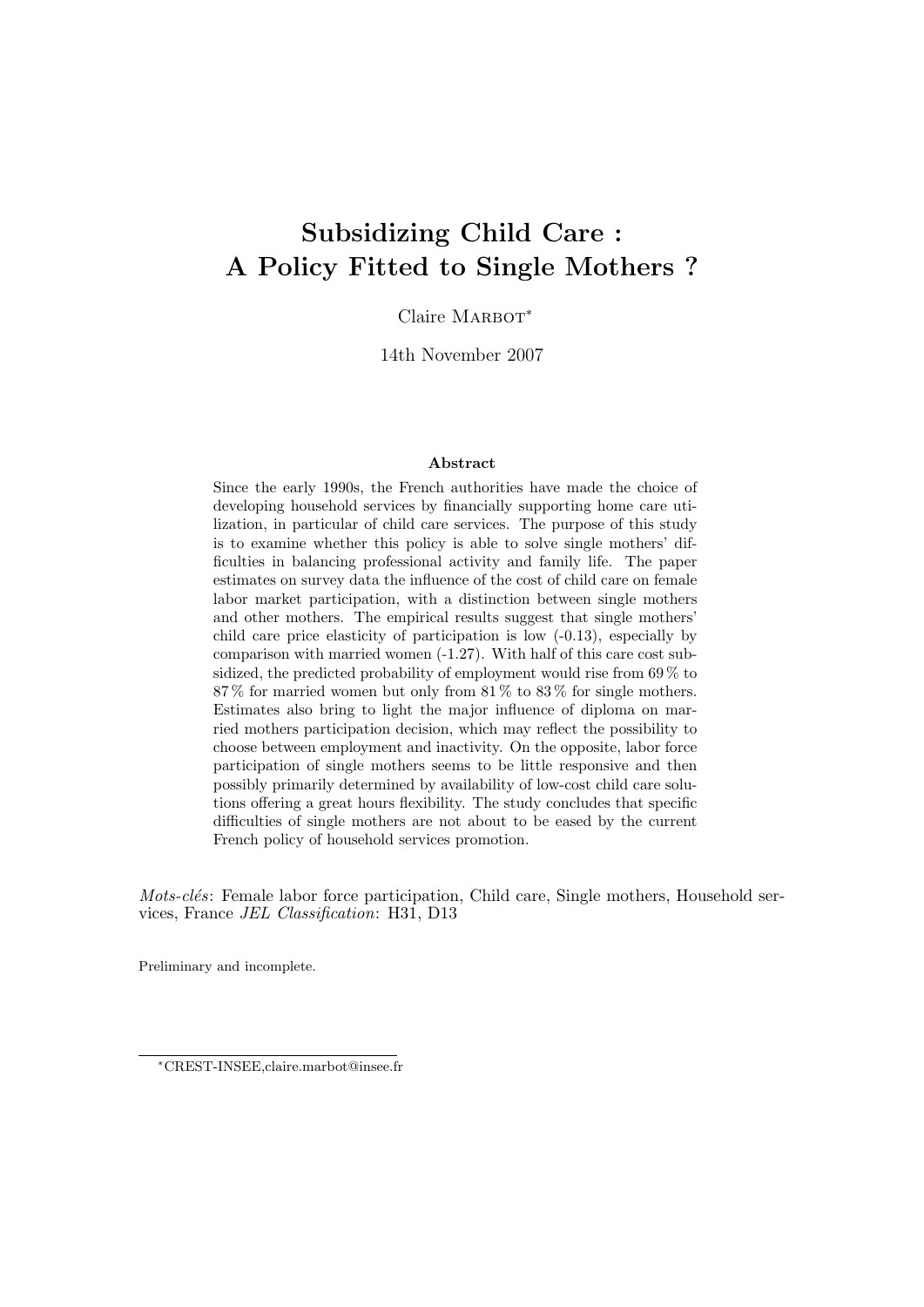# 1 Introduction

Balancing professional activity and familial life is not easily achievable for a fringe of population. In France, the cost of child care centers depends on income, but they are far from being able to welcome as many children as necessary. This situation is the consequence of the French policy of household services development : since the 1990s, the authorities have promoted the development of individual solutions to child care by introducing various measures : subsidies (AFEAMA<sup>[1](#page-1-0)</sup>, AGED<sup>[2](#page-1-1)</sup>), tax reductions and a choice of two methods for calculating contributions. The purpose is to make child care arrangements easier and besides to promote employment creation in household services. One may wonder whether these aids are likely to raise mothers labor participation by making child care arrangements more affordable. Single mothers' situation is studied in details, by comparison with married mothers' behaviour.

Several social and economic issues are at stake when we talk about women labor force participation. First, an increase in this rate would lower the gap between growth rate and its potential level. It would make the financing of social security easier by rising the number of contributors. A more social approach would insist on the role of female employment in the fight against child poverty, especially among single parent families. For this set of reasons, urging women on entering the workforce is on top of the agenda, in particular in the European Union. One of the Lisbon target is precisely to raise the female employment rate to 60 % before 2010.

The purpose of the paper is to evaluate the role of child care costs in single mothers behaviour on the labor market, in order to determine whether the French policy is likely to promote participation and then to lower poverty. It concludes that a simple decrease in child care costs is not an efficient solution to specific difficulties of single parents families. On the opposite, it would be an appropriate solution to raise married mothers' participation rate.

Section 2 presents a survey of literature. Then section 3 give details about household development policy in France since the 1990s. In section 4, the paper describes single mothers characteristics concerning situation on the labor market, child care arrangements and poverty. Section 5 develops a behavorial model quite similar to that of Kimmel (1998). It is estimated on two samples - 2975 married mothers and 269 single mothers. In a first step, child care costs and wages are constructed for non working mothers thanks to a Tobit II specification, then in a second step a labor force participation equation - in which the constructed wages and care prices are reported - is estimated.

# 2 Survey

Many papers about influence of child care availability and cost on single mothers participation come from the United States. The 1996 reform specifically generated many

<span id="page-1-1"></span><span id="page-1-0"></span><sup>&</sup>lt;sup>1</sup> Aide à la Famille pour l'Emploi d'une Assistante MAternelle, a subsidy to support use of childminder  $2$ Allocation de Garde d'Enfants à Domicile, a subsidy to support use of child minder in parents' home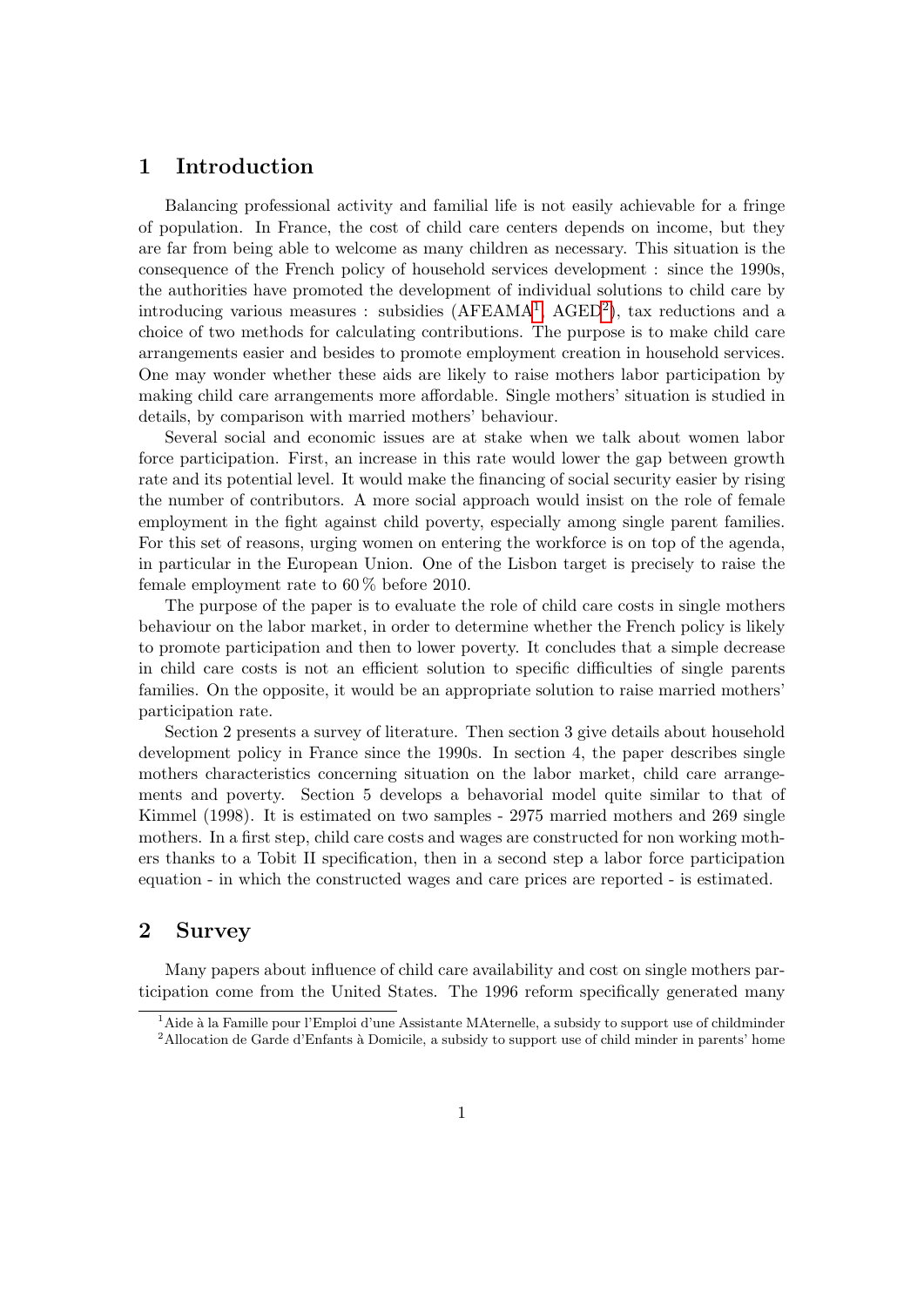articles whose purpose was to evaluate some measures of the PRWORA (Personal Responsibility and Work Opportunity Reconciliation Act). This reform aimed at increasing financial incentives to be at work rather than living thanks to public assistance. In this context, single parent families are an important target and child care subsidies are especially at stake. The CCDF (Child Care and Development Fund) replaced four child care programs for low-income families by a unified and more generous plan. Several papers tried to estimate the effect of this legislative change on single mothers' labor supply. The paper follows this range of studies, trying to apply the methodology to the French policy of development of household services.

Blau and Hagy (1998) elaborate a model of choice of child care mode, number of care hours, hourly care price together with mothers' activity decision and number of hours worked. The paper is about married mothers and single mothers. Its originality lies firstly in the analysis in the same model of these discrete choices, and secondly in the fact that quality of child care considerations were taken into account. Household utility is a function of child care quality, leisure time, consumption of goods. It is maximized under budget and time constraints using a linear approximation. Child care quality is a function of number of paid care hours and unpaid care hours, mother's leisure time, paid care quality and unobserved characteristics of child care. In parallel, hourly price of care is modelled. A wage equation is used to construct a potential wage for non working mothers. They find that families are significatively responsive to the decrease in the care price, since they increase their demand of paid care (elasticity is -0.34) and labor supply (-0.20). Besides, quality and quantity are considered as substitutes by households.

Tekin (2002) develops a model which is close to that of Blau and Hagy (1998), but the study is only about single mothers. He evaluates for single mothers the impact of wage and child care price on employment decisions (full-time and part-time) and choice to use paid care. A behavioral model of activity choice and use of paid care is estimated, controlling endogeneity of receipt of child care subsidies. The main contributions of the paper are the modelling of simultaneous decisions and a distinction between full-time and part-time - which Blau and Hagy (1998) didn't made. The simultaneous decisions are modelled by the maximization of a utility function - depending on leisure time, child care quality - under time constraint. A wage equation and a child care price equation are estimated, with predicted values for women for whom these values are not observed. The care price elasticity of employment is -0.12, which is in the lower end of the range of estimated found in the litterature. Beside this result, Tekin (2002) finds that single mothers who are likely to work full-time are more sensitive to child care price that parttimers : a decrease of care prices fosters a rise in paid care use, mainly in relation to mothers who have an incentive to leave welfare and seek full-time employment, because for part-timers the gain would not be sufficient.

Still about single mothers, Tekin (2004) introduces a model more complicated than the previous one, with an equation of choice between four child care modes. The simultaneous decisions of participation and choice between these modes are treated by a choice model proposing four alternatives. The econometric model is a multinomial logit model with a random effects specification, which allows the existence of a correlation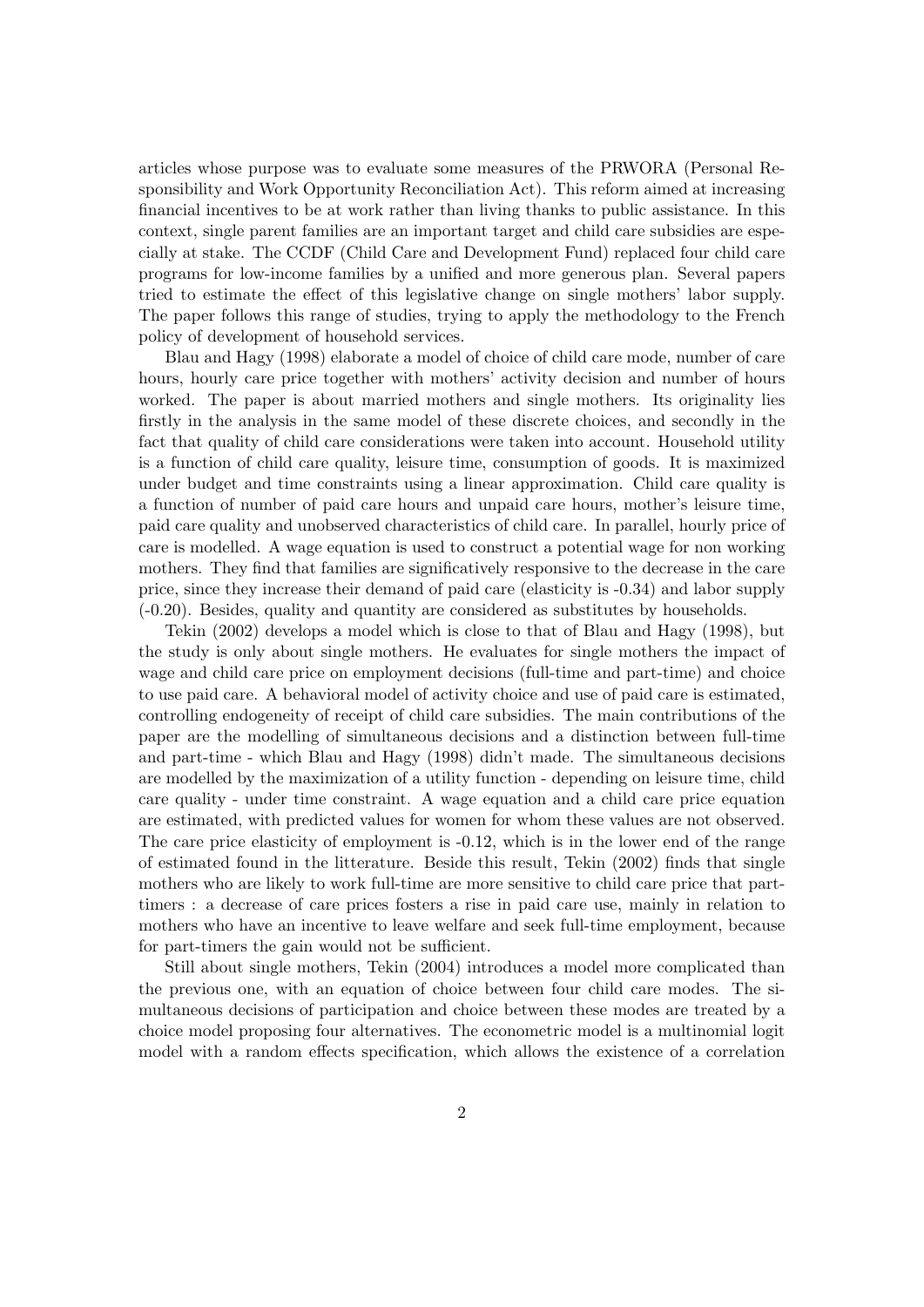between the error term related to the four alternatives. The selection bias is treated by the introduction of an equation of subsidy receipt including three instrumental variables : proportion of children for which the household receive care subsidies in the state, average amount of CCDF<sup>[3](#page-3-0)</sup> subsidy by child in the state, a dummy variable indicating whether the state uses mass media as a consumer education strategy for child care subsidies. He finds that in the United States, in the post-1996 reform context, single mothers are highly responsive to subsidies. According to his results, the creation of CCDF increased the probability to choose an alternative in which the mother is employed by 15 percentage points. In particular, the probability of working and using purchased care increases by 33 percentage points while the probability of working and using relative care decreases by 16 percentage points.

Kimmel (1998) estimates a behavioral model with a utility function, a wage equation and a hourly care price equation to construct values when they are not observed. These constructed values take into account the selection bias. The labor participation probability of single mothers is simulated in case of a  $50\%$  reduction and a  $100\%$  reduction of child care price, and he finds that the rate would rise from  $58\%$  to  $63\%$  and  $67\%$ respectively.

Blau and Tekin (2005) model single mothers behaviour, with in a first step the determination of subsidy receipt and in a second step the effect of subsidies on outcomes such as employment and cash assistance. The econometric strategy consists in using in the first equation binary variables indicating the county of residence of families as instrumental variables. The estimation is based upon the following identifying assumption : the only source of difference in outcomes between counties is imputable to differences in the attribution of subsidies. The result is that the CCDF subsidies which were handed out within the context of PRWORA<sup>[4](#page-3-1)</sup> fostered a 33 percentage points increase in single mothers' participation rate, whereas using the ordinary least squares method - that is to say without considering selection effect in attribution of subsidies - they find only a 13 percentage points increase.

In the same way, Berger and Black (1992) estimate the impact of a child care subsidy on single mothers' employment rate. The main contribution of the paper lies in the analysis of child care quality, of which several indicators are proposed - distance to home, degree of parents' satisfaction. They take account of selection effect in the attribution of the treatment - subsidy receipt - by using people of the waiting list as control group. According to the results, the effect of the program is a 12 percentage points increase in single mothers' employment rate.

Some other studies shed light on complementary themes, evaluating by other manners elasticity of single mothers' labor participation. For example, Gelbach (2002) focus on entry in free maternal public school, which may be put in the category of an increase in direct provision of public offer of child care service. With the purpose of evaluating the impact of a child's admission at public school, he makes the most of the role of date of birth in the admission process : the birth trim is used as a instrumental variable,

<span id="page-3-1"></span><span id="page-3-0"></span><sup>&</sup>lt;sup>3</sup>Child Care Development Fund, see section 1 4 see section 1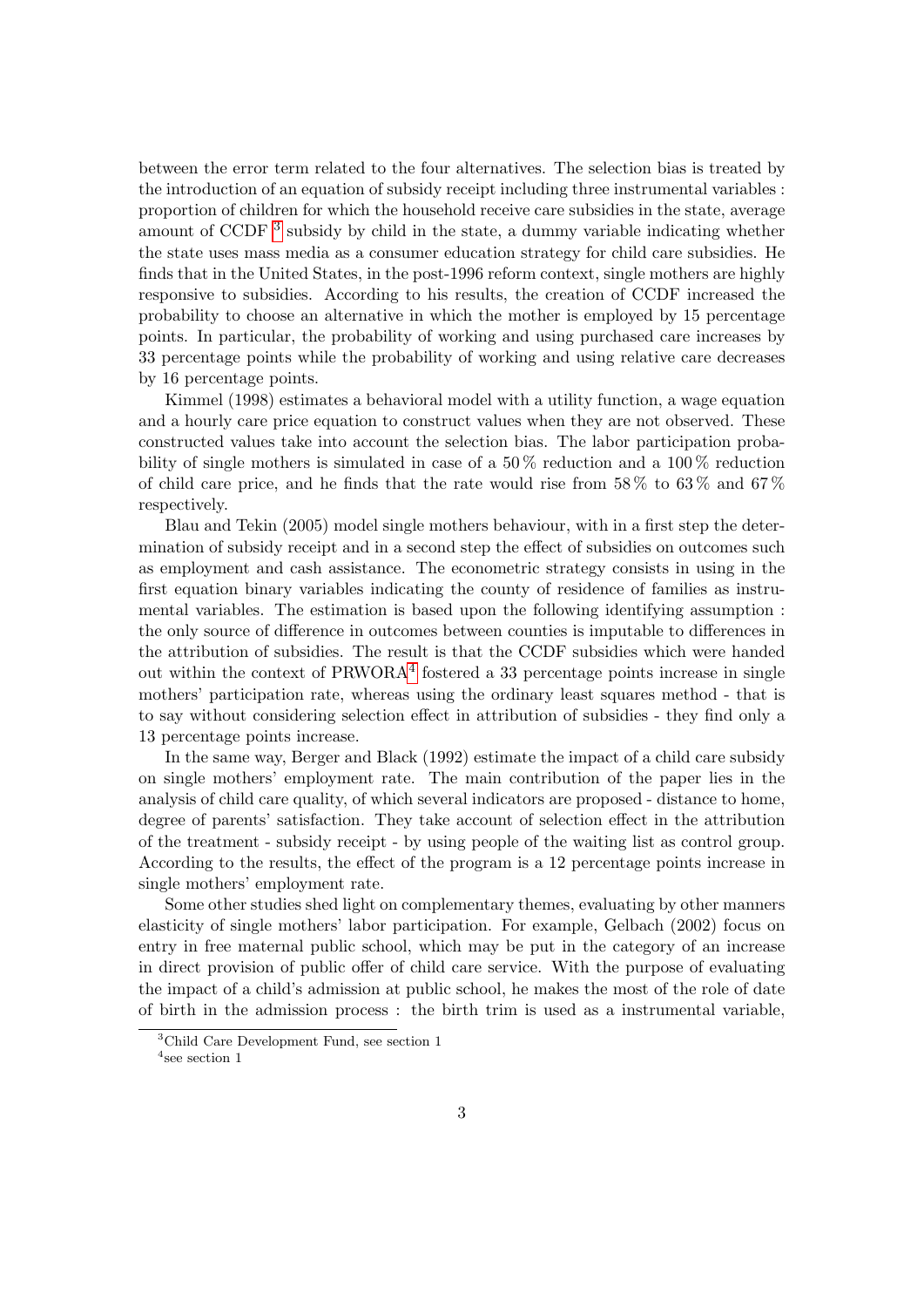because its influence on maternal labor supply is only conveyed by the admission to public school. This effect turns out to be significative, with a 6 to 24 percentage points increase depending on the subpopulation we consider.

# 3 The household services development policy in France

Public policies in the field of household services first intended to tackle specific problems of households, like dependency and insufficiency of child care solutions. It first took the shape of exemptions of the payment of social security contributions for dependent elderly people and employers of a child minder (see table [1\)](#page-5-0). Then measures were extended to a wider range of needs. The French authorities indeed intended to make the most of the existence of unsatisfied social needs to reach the goal of creating jobs. One may consider that the turning point occurred in 1991, with the creation of a tax reduction for people employing household services workers.

Balancing these two objectives is not easily achievable. There indeed may be a tradeoff between job creation and satisfaction of social needs for everybody, and especially those who experience difficulties to satisfy their need for assistance for child care or dependency. The objective of job creation incites public authorities to foster a household demand which is supposed to be latent, by lowering the net price to the reservation price of each household. The difference will be all the more costly to compensate that household resources are low. The job creation policy will consequently be all the more efficient that it is targeted on high-income households. In this respect, the situation of single parent families is especially representative : the resources of the household are especially low whereas an affordable child care solution is critical to allow the parent to be employed.

The most obvious expression of this trade-off is the tax reductions which have been implemented since 1991. They indeed only benefit to the households whose income is sufficient to pay the French income tax, which means that they belong to the top half of income distribution (in France, about every 2 fiscal households does not earn enough to pay the income tax). The creation of a tax credit for child care services in 2005 and the replacement of the tax reduction introduced in 1991 by a tax credit since the declaration of 2007 incomes (see table [1](#page-5-0) and [2\)](#page-6-0) are significant steps toward a more equitable way of developing household services.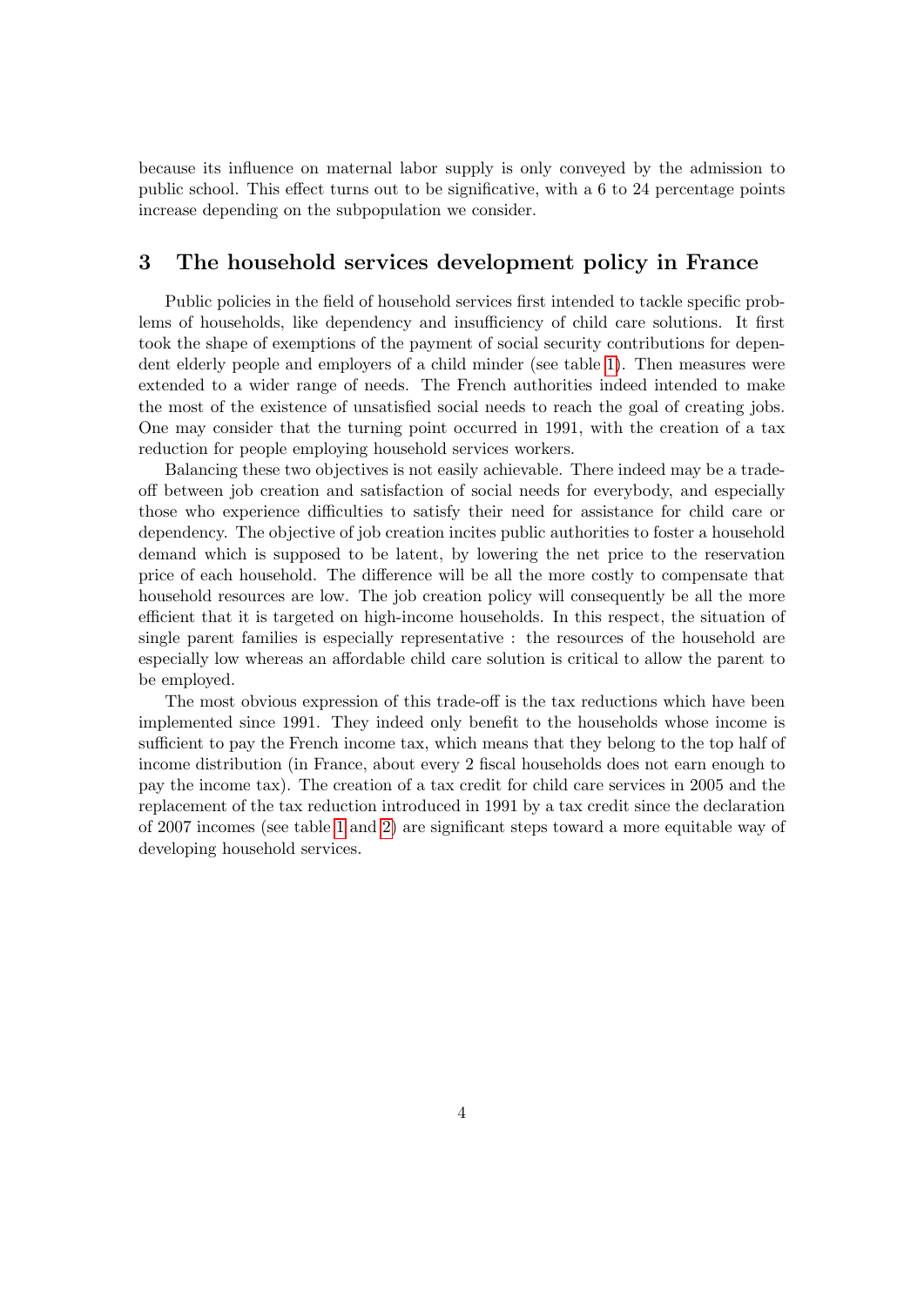| Measure                                                            | Date<br>of cre-<br>ation | Scope                                               | Contents                                                                                                                                                             |
|--------------------------------------------------------------------|--------------------------|-----------------------------------------------------|----------------------------------------------------------------------------------------------------------------------------------------------------------------------|
| Exemption of social<br>security contribution                       | 1987                     | Home employment<br>(elderly and<br>disabled people) | Exemption of 50 $\%$ of social security<br>contribution                                                                                                              |
| AGED (in home child<br>care allowance)                             | 1987                     | In parents' home                                    | Exemption of $50\%$ of social security<br>contribution                                                                                                               |
| Tax reduction                                                      | 1991                     | Household services jobs                             | Tax reduction of $50\%$ of the sums paid out                                                                                                                         |
| AFEAMA (allowance<br>for the employment<br>of a childminder)       | 1991                     | In minder's home                                    | Monthly subsidy $(71.6 \text{ euros}, 86.4 \text{ or } 109.3)$<br>depending on living standard and number<br>of children                                             |
| Authorized organi-<br>-zations for services<br>to individuals      | 1991                     | Child care and assistance<br>to the elderly and the | Creation of a specific notion in the<br>purpose of expending the offer of services                                                                                   |
| Chèque Emploi<br>services                                          | 1993                     | handicapped<br>Household services                   | by the network of nonprofit associations<br>Alleviate administrative formalities, in<br>particular the calculation of the amount of<br>social security contributions |
| Titre Emploi<br>services                                           | 1996                     | Household services                                  | Works council or firms can contribute to<br>the payment of the household workers that<br>their workers employ                                                        |
| Extension of the notion<br>of authorized<br>organisations to firms | 1996                     | Household services                                  | Private firms are authorized to have the<br>agreement, which allows their customers to<br>benefit from the tax reduction                                             |
| Value added tax<br>reduction                                       | 1999                     | Household services                                  | Reduced rate on every activity of household<br>services $(5.5\% \text{ instead of } 29.6\%)$                                                                         |
| APA (Autonomy)<br>allowance)                                       | 2002                     | Dependent people<br>over 60                         | Monthly subsidy whose amount depend<br>upon resources and need of support<br>(between 500 and 1200 euros)                                                            |
| PAJE-CMG (allowance<br>forchild care)                              | 2004                     | Home care or<br>childminder                         | Exemption of $50\%$ (100%) of social<br>security contribution for home care<br>(childminder)<br>$85\,\%$ of net wage is reimbursed                                   |
| Tax credit                                                         | 2005                     | Child care center or<br>childminder                 | $50\%$ of the sums paid out, subject to a<br>ceiling $(2300 \text{ euros in } 2006)$                                                                                 |
| Tax credit                                                         | 2007                     | Home employment and<br>every child care modes       | $50\%$ of the sums paid out, subject to a<br>ceiling (credit or reduction of 6000 euros).<br>Only for active employers                                               |

<span id="page-5-0"></span>Table 1: The policy of development of household services in France since the 1980s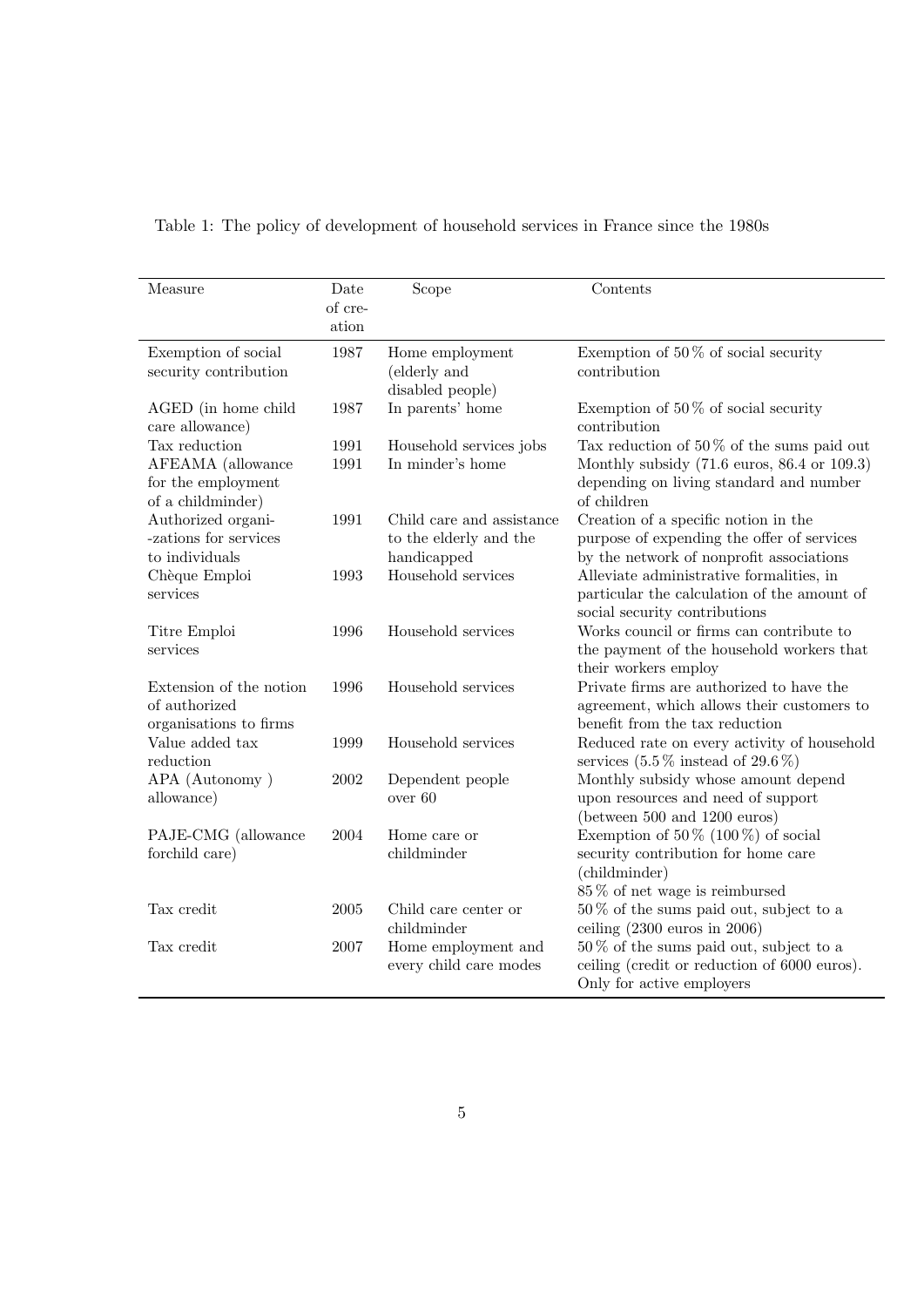#### 3.1 Child care subsidies in France

Various measures have been implemented in France for the support of families with children. On the one hand, some benefits are allowed to families, possibly without financial conditions, for child support. Every family with at least two children is eligible to an allowance whose amount is dependent on the number and age of children. Some subsidies are only allowed to people whose resources are considered as too low to offer satisfactory conditions to bring up children. For example, the allowance for single parent (the so-called API, Allocation de Parent Isolé) is allowed to parents who raise alone a child under three. It is a differential allowance which rises the income up to a certain level. The second category of familial allowance is about child care. A new subsidy system was implemented in January 2004, with the creation the so-called PAJE, which is progressively substituted to a set a allowances (a birth allowance, a subsidy for the employment of chilminders in his home or at the parents' home, and a benefit for women who stop working for taking care of their children) and extends the benefits of the tax reduction to employers of child minder when the care is not at home.

| Subsidy       | Child care            | Amount                                       | Requirements             |
|---------------|-----------------------|----------------------------------------------|--------------------------|
|               | mode                  |                                              |                          |
| AGED          | In parents' home      | Exemption of $50\%$ of                       | The child is under 6     |
| (1987)        |                       | social security contribution                 | and every adult of the   |
|               |                       |                                              | household is active      |
| AFEAMA        | In minder's home      | Monthly subsidy $(71.6 \text{ euros}, 86.4)$ | The child is under 6     |
| (1991)        |                       | or $109.3$ ) depending on living             |                          |
|               |                       | standard and number of children              |                          |
| Tax reduction | Home employment       | $50\%$ of the sums paid out, subject         |                          |
| (1991)        |                       | to a ceiling reduction of 6000 euros)        |                          |
| PAJE-CMG      | Home care or          | Exemption of $50\%$ (100%) of social         | The child is under 6     |
| (2004)        | childminder           | security contribution for home care          |                          |
|               |                       | (childminder); $85\%$ of net wage            |                          |
|               |                       | is reimbursed subject to a ceiling           |                          |
|               |                       | depending on age of child and                |                          |
|               |                       | living standard of the household             |                          |
| Tax credit    | Child care center or  | $50\%$ of the sums paid out, subject to      | All parents of children  |
| (2005)        | childminder           | a ceiling $(2300 \text{ euros in } 2006)$    | under 7                  |
| Tax credit    | Home employment       | $50\%$ of the sums paid out, subject         | Since the 2007 income    |
| (2007)        | and every child modes | to a ceiling (credit or                      | tax declaration (early   |
|               |                       | reduction of 6000 euros)                     | 2008). Active employers. |

<span id="page-6-0"></span>Table 2: Child care benefits in France in 2002 and since 2002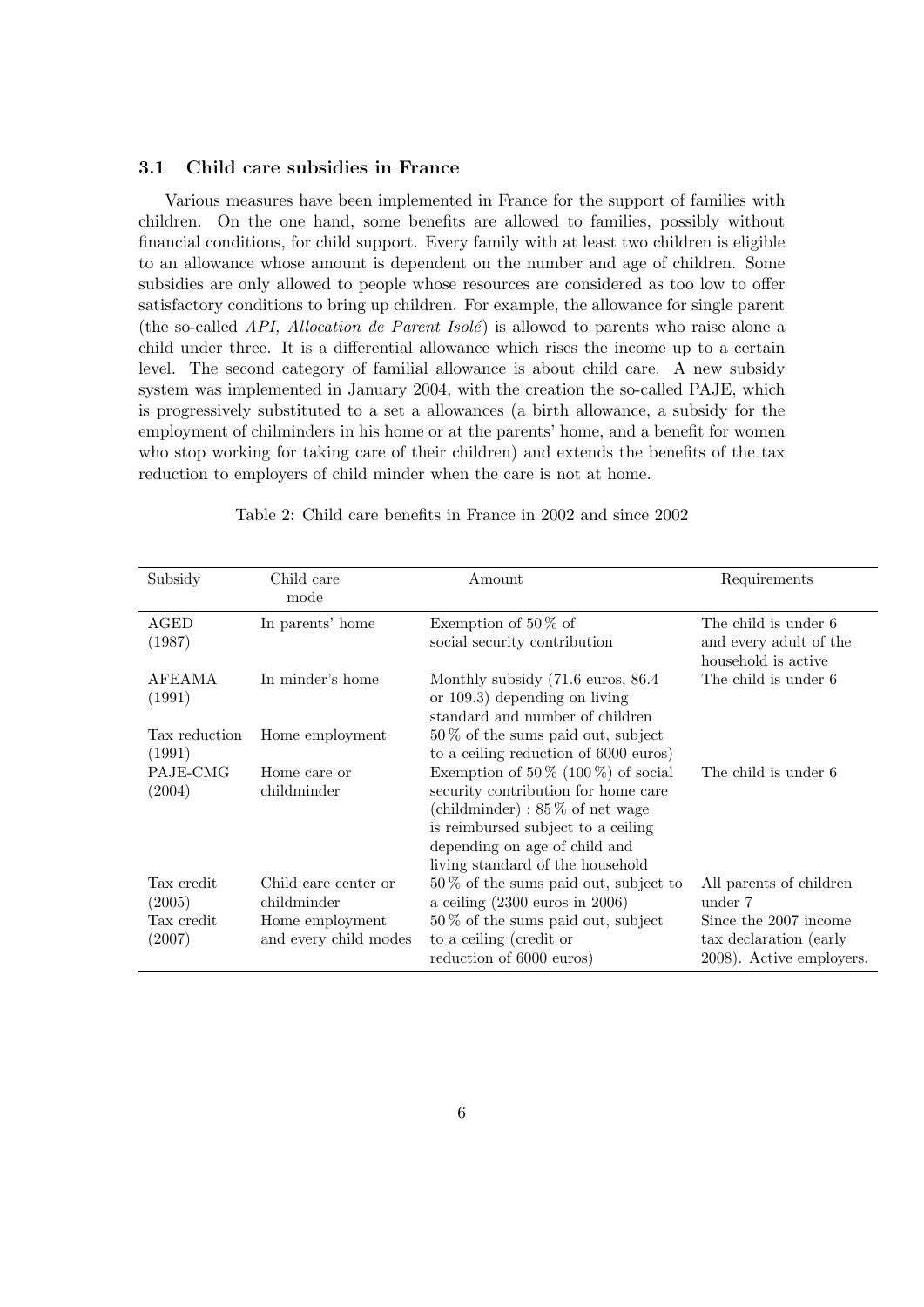# 4 Data description

#### 4.1 The Child Care Arrangement Survey

The data we use were collected in 2002 by the statistic office of the French Health Ministry (Direction de la Recherche, des Etudes, de l'Evaluation et des Statistiques). The purpose of this survey about child care arrangement was to describe the range of child care modes that parents use, to understand their degree of satisfaction and the constraints which they are faced with. A sample of 3, 343 households with children were questioned. This sample was selected in the Housing Survey of INSEE (Institut National de la Statistique et des Etudes Economiques). A post-stratification was imposed to the survey, that is to say that the dispersion of several variables was constrained to be similar to that of an another source. The dispersion of familial structure, mother participation, age of the head of household, sociooccupational category, were that of the Labor Force Survey of INSEE.

269 households among questioned ones are constituted by a single mother and her children. The sample is little, but it is generally the case when we study single parent families. 2, 975 married mothers (or living in unmarried cohabitation) constitute the second sample.

#### 4.2 Descriptive statistics

The survey gives detailed information on child care arrangements. A calendar shows 150, 139 lines, one for each household child care at a moment. For the study, we aggregate this much detailed information to keep a distinction between different types of paid child care arrangements : child minder, child care center, home care, unpaid child care. Child care arrangements like school or daycare after school, are not taken into account. We indeed focus on care modes which are in the category of household services and which are mainly for children under 3. The care costs of women at work only are considered and for the other mothers this cost is by definition zero, since we are only interested by the constrained costs. We define the main child care mode of a household as the arrangement with the most important volume of hours in the month.

### 4.2.1 Work and use of child care are very differentiated between married and single mothers

The threshold of relative poverty is set by Eurostat at  $60\%$  of the median income. We take as a reference the 2002 threshold (7[5](#page-7-0)2 $\epsilon$  by month<sup>5</sup>). According to this benchmark, 54 % of the single mothers of our sample are considered as poor, whereas the rate is 12 % for the whole population in 2002, and  $16\%$  for married women of the sample.

Table [3](#page-8-0) brings several facts to light, in particular the low rate of single mothers in parental leave  $(4\%)$  by comparison with married mothers  $(16\%)$ . As a consequence, the

<span id="page-7-0"></span><sup>5</sup>See the INSEE publication "France Portrait social 2005-2006", Thematic card 15 - Standard of living and poverty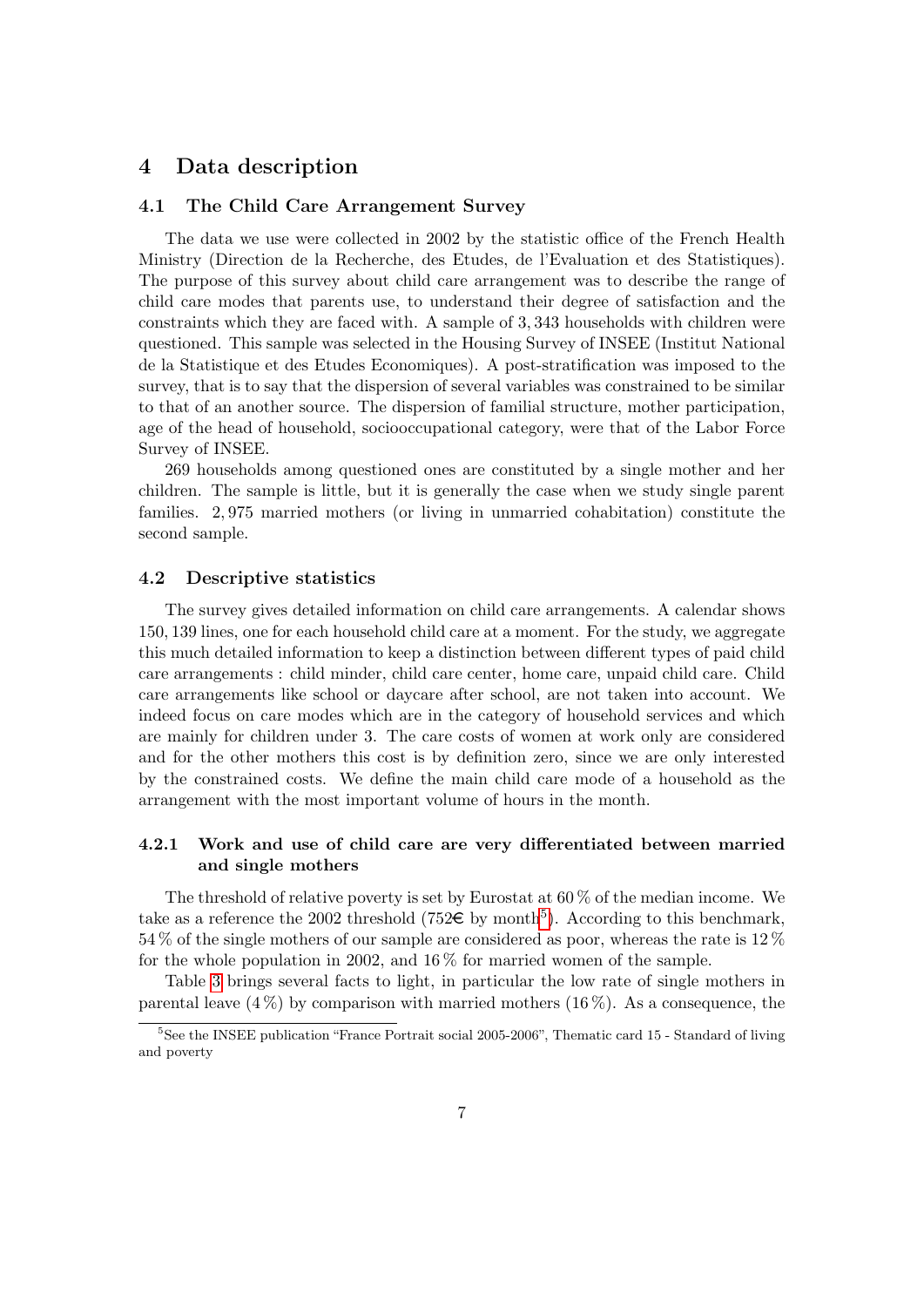participation rate of single mothers  $(82\%)$  is far higher than that of married mothers  $(67\%)$ .

It shows too that single mothers use unpaid child care (including by herselves) far more frequently than married mothers  $(71\%$  and  $62\%$  respectively), whereas they proportionally more often have a job (65 % of single mothers and 59 % of married mothers are at work).

Table 3: Labor force participation and child care arrangements of married mothers and single mothers

<span id="page-8-0"></span>

|                                | Single mothers | Married mothers |
|--------------------------------|----------------|-----------------|
| Poverty rate                   | $54\%$         | $16\%$          |
| Number of children under 18    | 1.9            | 2.0             |
| Labor market participation     | $82\%$         | 67%             |
| Work                           | $65\%$         | $59\%$          |
| Training                       | $2\%$          | $1\%$           |
| Unemployment                   | $15\%$         | $7\%$           |
| Inactivity                     | $18\%$         | $33\%$          |
| Parental leave                 | $4\%$          | $16\%$          |
| Other situations of inactivity | $14\%$         | $17\%$          |
| Working households             |                |                 |
| Mother monthly wage            | 1 240          | 1 206           |
| Mother monthly hours worked    | 131            | 129             |
| Mother hourly wage             | 9,8            | 9,6             |
| Child care arrangements        |                |                 |
| Child minder                   | $15\%$         | $24\%$          |
| Child care center              | $10\%$         | $11\%$          |
| Home care                      | $4\%$          | $3\%$           |
| No purchased child care        | 71%            | 62%             |

#### 4.2.2 Solutions for child care strongly depend on families' income

Table [4](#page-9-0) brings to light the major role of employment concerning poverty : 42 % of poor single mothers but 92 % of non poor ones have a job. In the same way, the use of child care seems to be very differentiated : 83 % of poor single mothers use no paid child care mode. These results confirm the intuition according to which low income, no use of paid child care and low probability of employment are concentrated on a fringe of the population.

Every two one-parent families of the sample resort to a child minder in his home, home care is only used by 15 %, the other ones using child minder (see table [5\)](#page-9-1). The net cost is 1.27 euros par hour, while child care centers only costs 0.80 per hour. Home care is far more expensive (4.00 euros per hour). The proportion of poor one-parent families who use paid child care is only  $16\%$  (table [6\)](#page-10-0), and among them, the mean net hourly price is 0.90 euros. Only 12 % of skilled and unskilled workers use paid care, whereas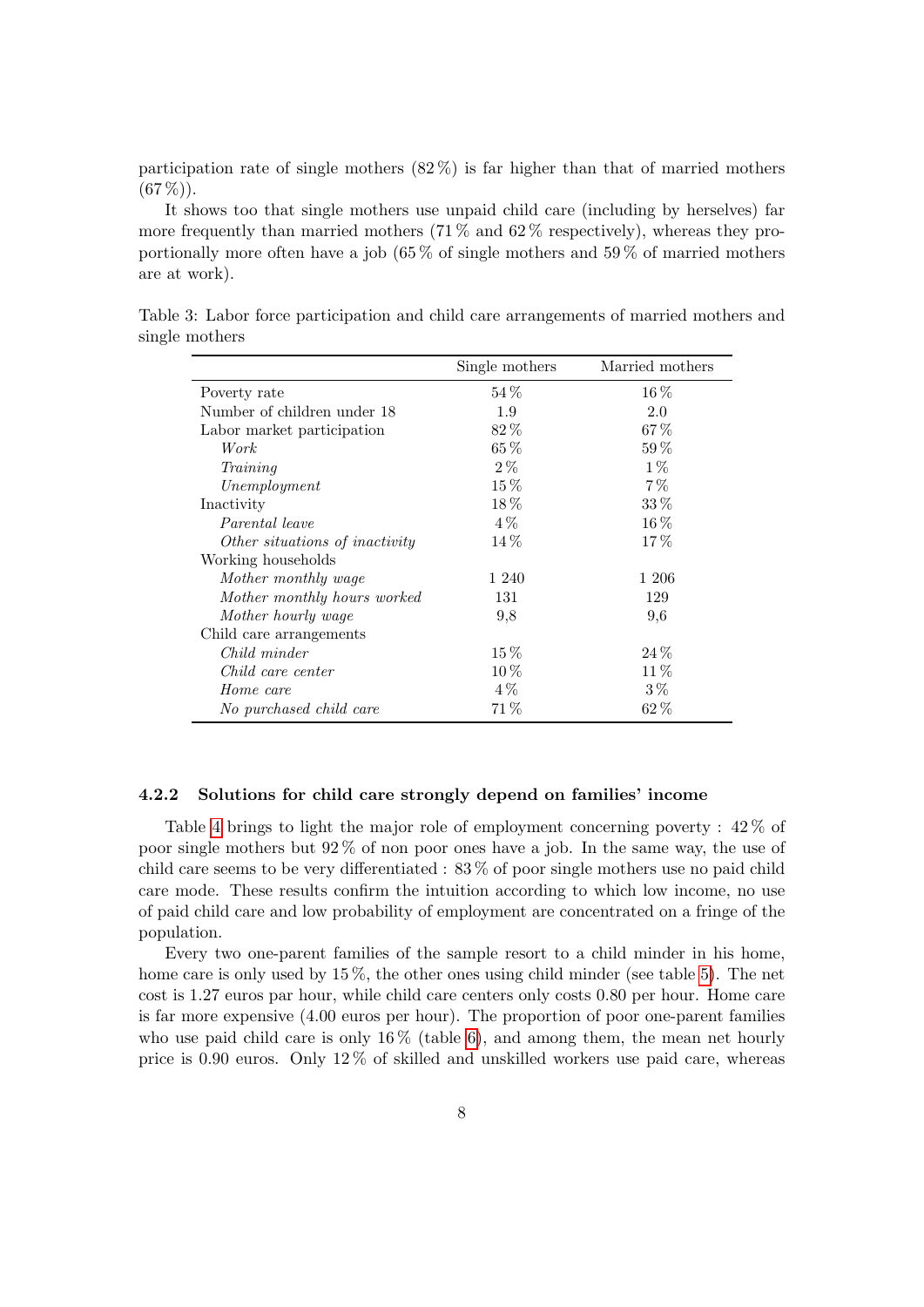|                                       | Non poor | Poor     |
|---------------------------------------|----------|----------|
| Proportion of the sample              | $46\%$   | $54\%$   |
| Number of children under 18           | 1.7      | 2.0      |
| Participation                         | $96\%$   | $70\%$   |
| Work                                  | 92%      | 42%      |
| Training                              | $0\%$    | $3\%$    |
| Unemployment                          | $4\%$    | $25\%$   |
| Inactivity                            | $4\%$    | $30\%$   |
| Parental leave                        | $2\%$    | $5\%$    |
| Other situations of inactivity        | $2\%$    | $25\%$   |
| Working households                    |          |          |
| Mother monthly wage                   | 1,607    | 526      |
| Mother monthly amount of hours worked | 138      | 116      |
| Mother hourly wage                    | 11.83    | 4.35     |
| Child care arrangements               |          |          |
| Child minder                          | $26\,\%$ | $5\%$    |
| Child care center                     | $8\%$    | $12\%$   |
| Home care                             | $10\%$   | $0\%$    |
| No purchased child care               | $56\%$   | $83\,\%$ |

<span id="page-9-0"></span>Table 4: Labor force participation and child care arrangements of poor and non-poor single mothers

35 % of office clerks and service workers, 45 % of technicians, and 71 % of executives rely on paid care (table [7\)](#page-11-0).

Table [6](#page-10-0) and [7](#page-11-0) suggest the existence of a correlation between child care costs, number of hours using a paid care mode, and income of the single mother. This phenomenon may be firstly explained by the fact that the cost of some child care modes - mainly public care centers - are directly linked to parents' income. But the main explanation certainly lies in the fact that a household who works and use paid child care arrangements for a long period of time each week is likely to be a well-off household using expensive child care modes. Their income indeed allow them to avoid asking relatives for help, but also to use a higher level of quality, especially concerning hours flexibility.

|                   | Proportion of<br>families | Gross cost | Net cost |
|-------------------|---------------------------|------------|----------|
| Child minder      | $50\,\%$                  | 1.82       | 1.27     |
| Child care center | $35\,\%$                  | 0.96       | 0.80     |
| Home care         | $15\%$                    | 4.59       | 4.00     |

<span id="page-9-1"></span>Table 5: Hourly cost of child care modes for single mothers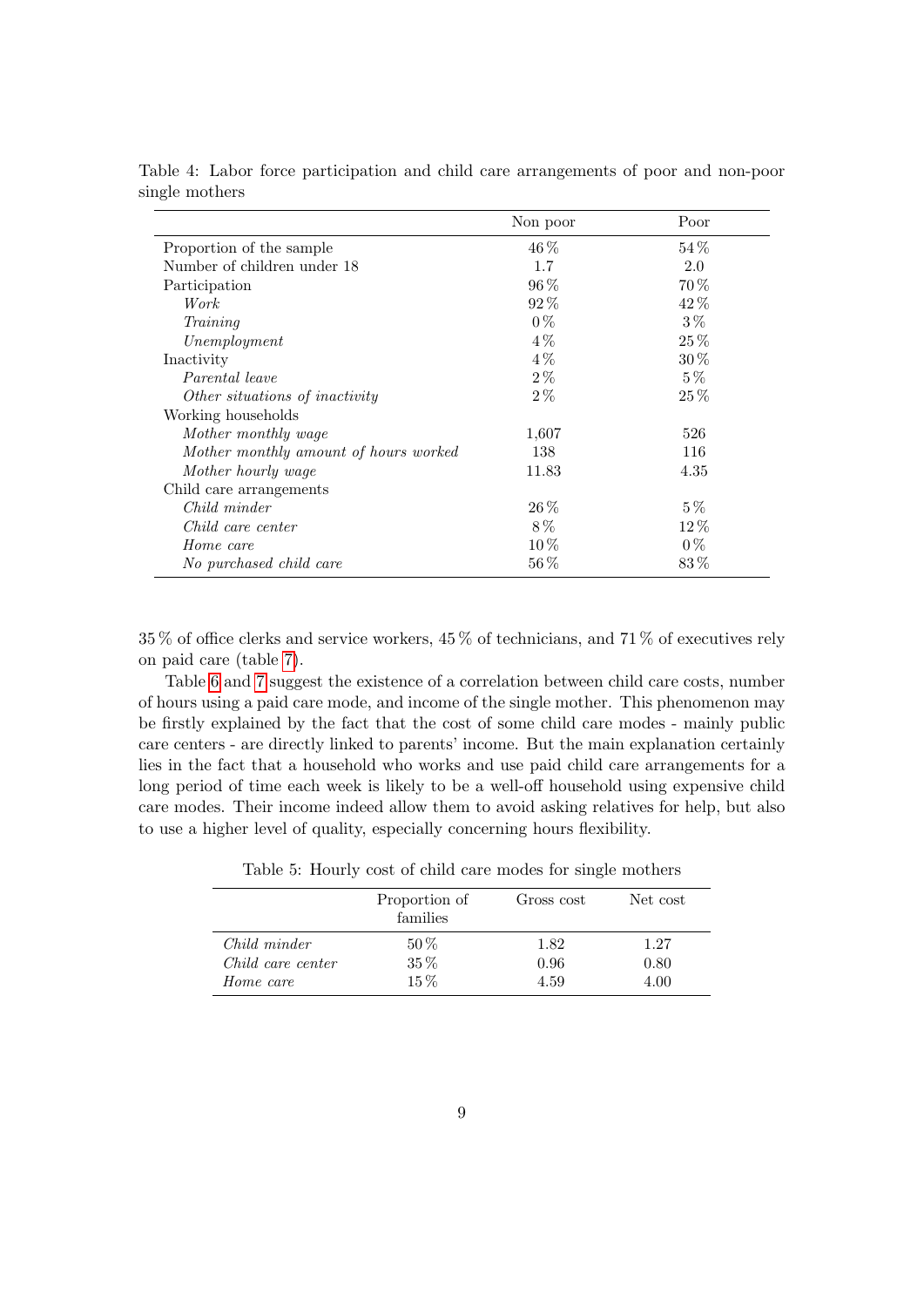|                                        | Non poor | Poor   |
|----------------------------------------|----------|--------|
| Use of paid care                       | 44 %     | $16\%$ |
| Cost and number of hours of paid care  |          |        |
| Gross hourly cost                      | 2.2      | 1.2    |
| Reduction due to AFEAMA by hour        | 0.3      | 0.3    |
| Reduction due to l'AGED by hour        | 0.02     | 0.02   |
| Tax reduction by hour                  | 0.2      |        |
| Net hourly cost                        | 1.8      | 0.9    |
| Number of hours by month               | 132.8    | 111.9  |
| Amount of subsidies (among recipients) |          |        |
| AFEAMA by hour                         | 0.94     | 1.12   |
| AGED by hour                           | 0.51     | 0.50   |
| Tax reduction by hour                  | 0.76     |        |
| Proportion of recipients among people  |          |        |
| using paid care                        |          |        |
| <i>AFEAMA</i>                          | $30\%$   | $11\%$ |
| <i>AGED</i>                            | $4\%$    | $2\%$  |
| Tax reduction                          | $28\%$   |        |

<span id="page-10-0"></span>Table 6: Child care costs of single mothers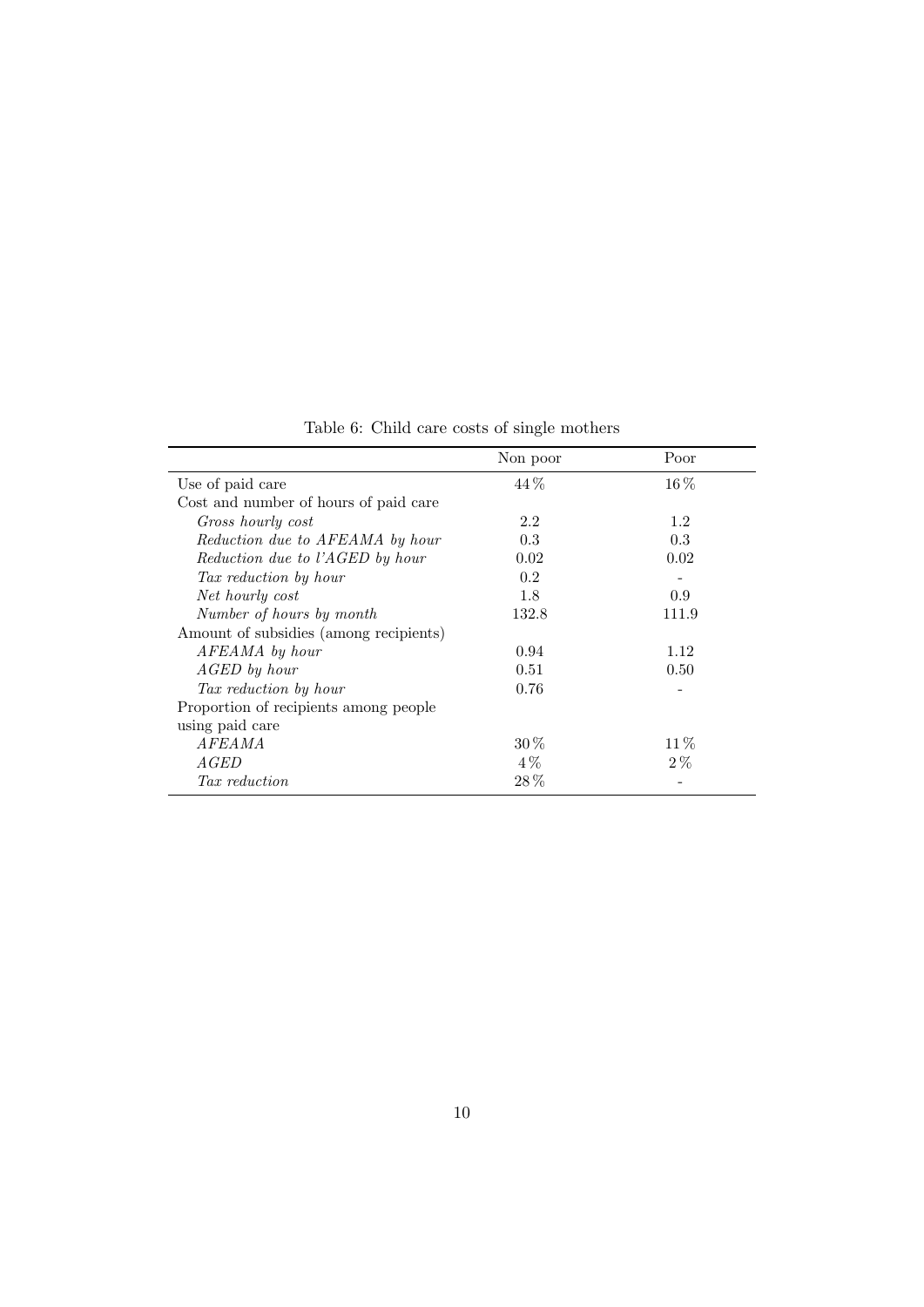<span id="page-11-0"></span>

|                                | Executives              | Technicians | Office   | Skilled   |
|--------------------------------|-------------------------|-------------|----------|-----------|
|                                | and                     | and         | clerks   | and       |
|                                | professionals associate |             | and      | unskilled |
|                                |                         | profes-     | service  | workers   |
|                                |                         | sionals     | workers  |           |
| Number of women                | 17                      | $50\,$      | 87       | 21        |
| Proportion                     | 10%                     | 28%         | 50%      | 12%       |
| Child care modes               |                         |             |          |           |
| No paid care                   | 29%                     | 55%         | 65%      | 88%       |
| Child minder                   | 24 %                    | 29%         | $18\%$   | 8%        |
| Child care center              | $18\,\%$                | 8%          | $16\,\%$ | $0\%$     |
| Home care                      | 29%                     | 8%          | $1\%$    | $4\%$     |
| Whole sample                   |                         |             |          |           |
| Gross hourly cost              | 2.10                    | 0.93        | 0.55     | 0.48      |
| AFEAMA by hour                 | 0.10                    | 0.16        | 0.10     | 0.46      |
| AGED by hour                   | 0.04                    | 0.01        | 0.01     |           |
| Tax reduction by hour          | 0.38                    | 0.03        | 0.04     |           |
| Net hourly cost                | 1.55                    | 0.74        | 0.42     | 0.43      |
| Number of hours by month       | 78                      | 61          | 51       | 20        |
| People using a paid child care |                         |             |          |           |
| Gross hourly cost              | 2.93                    | 2.01        | 1.51     | $(\ast)$  |
| AFEAMA by hour                 | 0.14                    | 0.34        | 0.27     |           |
| AGED by hour                   | 0.06                    | 0.01        | 0.02     |           |
| Tax reduction by hour          | 0.53                    | 0.06        | 0.11     |           |
| Net hourly cost                | 2.20                    | 1.60        | 1.15     |           |
| Number of hours by month       | 111                     | 133         | 138      |           |

Table 7: Labor market participation and child care arrangements of working single mothers

 $(*)$ The sample of workers using paid care is to week to get reliable figures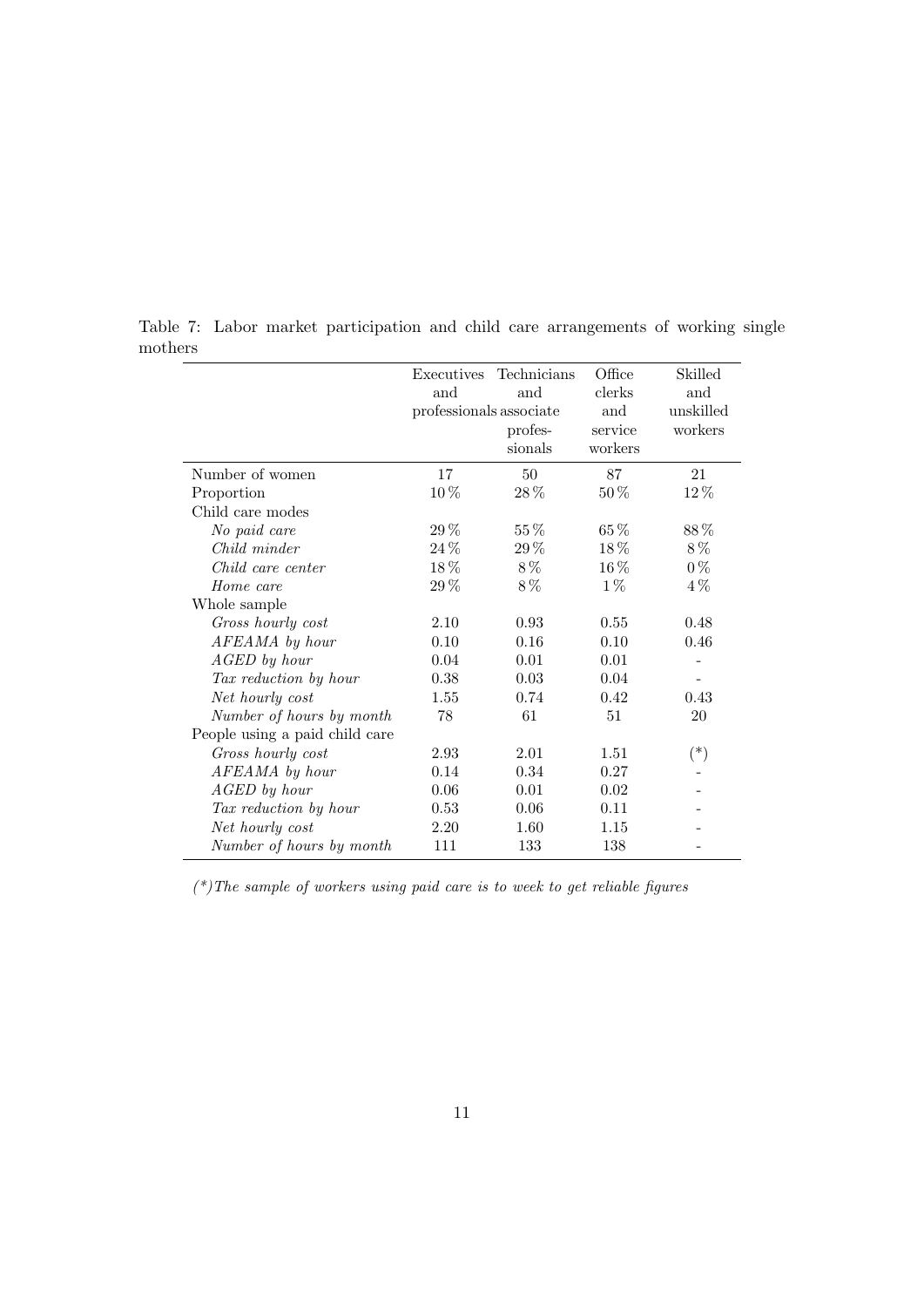### 5 Model and estimations

#### 5.1 Theoretical model

The theoretical model of Connelly (1992) is a behavioral model which is used in other studies, as for example Kimmel (1998), Ribar (1992) and Schroeder and Snowe (1994). The maximization of a utility function yields labor force participation and use of child care behaviour. The utility is a function of leisure time, goods consumption and child care quality. This function is maximized under several requirements : time constraint, budget constraint and a production function for child care services.

| $U=U(L,X,Q)$              | Utility function                             |
|---------------------------|----------------------------------------------|
| $Q = Q(t_m, t_a, N, A)$   | Production function of quality of child care |
| $t_w.W + V = X + c_q.t_q$ | Budget constraint                            |
| $t_w + t_m + t_L = 1$     | Parental time constraint                     |
| $t_Q + t_m \leq 1$        | Children's time constraint                   |

where  $L$  is leisure time,  $X$  is consumption of a composite market good,  $Q$  is the quality of the main child care mode,  $t_m$  is the amount of time the mother spend with her child. Children may be cared by other non-paid care modes, that is why  $t_Q + t_m$  does not necessarily equals 1.  $t_q$  is the amount of time spent in child care,  $t_L$  the amount of time spent at work, W the wage,  $c_q$  the child care cost. N is the number of children in the family and A is the ages of children.

The care cost we consider is that of working women, while for all women who don't have a job we set this cost at zero. The purpose of the study is indeed to evaluate the budget constraint which mothers have to cope with when they work. So the fact that some mothers are able to use unpaid child care modes is interesting for us. On the opposite, the use of paid care by non-working mothers is not taken into account, for it does not reflect the cost they would have to pay if they were at work.

One of the first order conditions is then :

$$
U_L/U_X = W = U_q/U_X.(Q_1 - Q_2.q*) + P_q^*
$$

where  $P_q^*$  is the price of child care at the optimally chosen level of quality Q. The third expression is the net benefit of the time spent in paid child care, it is also the sum of the net benefit (in terms of quality) of mother care versus non-parental care  $(U_q/U_X.(Q_1 - Q_2.q*))$  and the money savings in relation to an hour of mother care  $(P_q^*).$ 

#### 5.2 Estimation strategy

Our data allow us to calculate three main indicators of the way single parent families balance professional activity and familial life : hourly cost of child care modes, monthly hours of care and employment status of mothers. Estimating the effect of availability of child care modes on women labor force participation raises a problem of simultaneity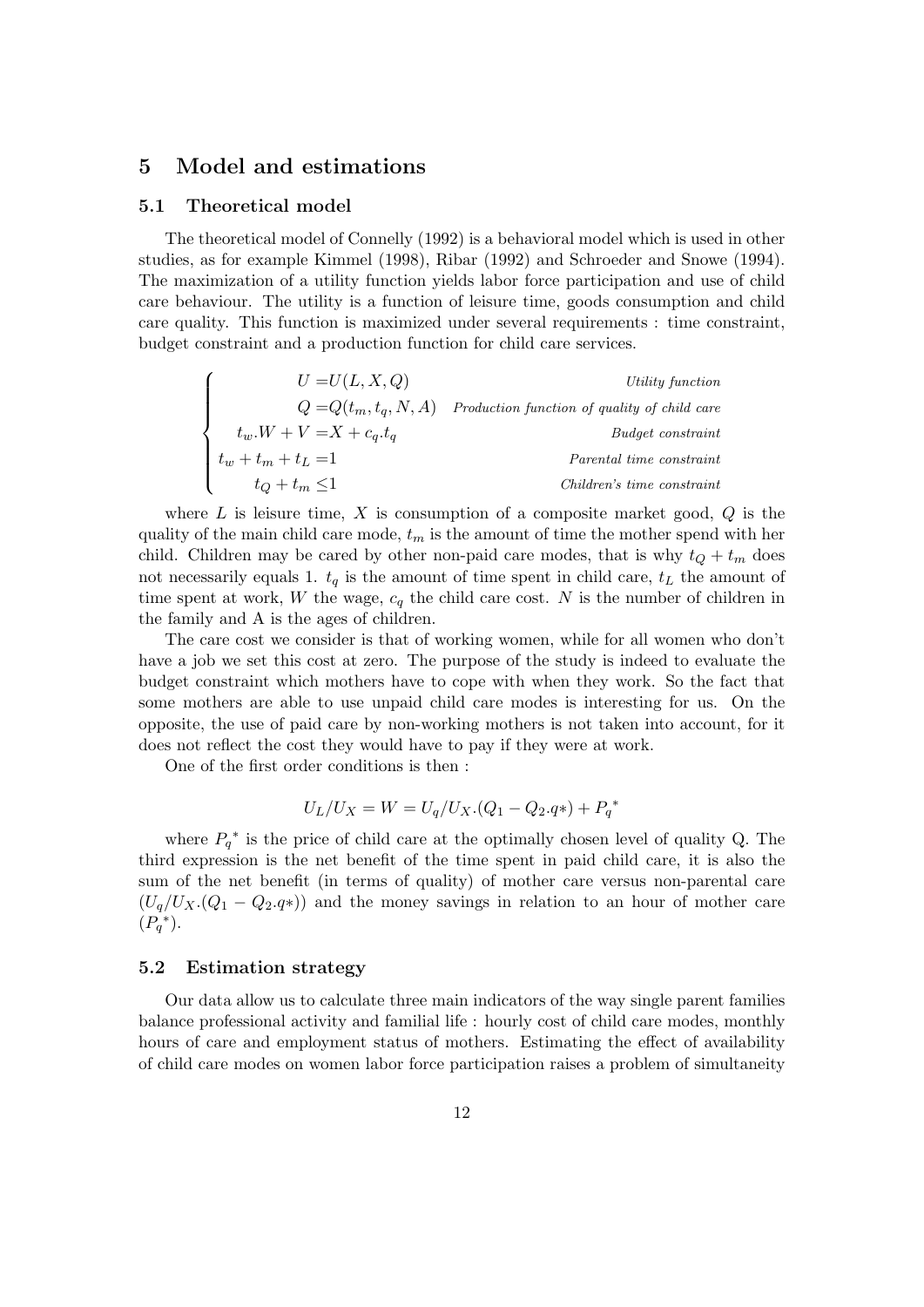and endogeneity. Indeed, firstly, participation and child care use are dependent decisions. Secondly, the plausible correlation between hourly cost, number of paid care and standard of living, let us think that the hourly cost variable is likely to be endogenous to the number of paid child care hours and to the participation decision. To estimate the female labor supply elasticity to availability of child care modes, we use an econometric strategy which takes into account this endogeneity.

In parallel, a second estimation problem is raised by the fact that some women don't work and some don't use child care. The distribution of wages and hourly care costs is partially unobservable. This censorship will be treated by constructing predicted values when values are missing. Lastly, the construction of wages is all the more complex as our survey data don't give a wage for all the women of the sample who have a job. The correction for sample selection will then be based upon the selection of individuals who have a wage (and not those who have a job).

#### 5.3 Econometric model

We estimate the effect of hourly care cost on labor supply of single mothers. The model must be converted into a reduced form to be estimated. We estimate a probit - quite similar to that of Connelly (1992) or Ribar (1992) - whose regressors are in particular the predicted values of wage and hourly cost of child care. In a first step, we have to construct a wage for unemployed women, and a cost to those who don't use a paid child care service. For this purpose we implement a type II Tobit model, for it is fitted to the specifications in which a variable (wage in our case) is just observable when another variable takes some values (here, when mothers have a job and a wage declared in the survey). The equations with sample selection are estimated with the technique of maximum likelihood. The construction of wages and child care costs are implemented with SAS IML. The participation equation is estimated thanks to SAS 9.1 (PROC QLIM).

#### 5.3.1 Construction of predicted value of wages and child care costs

In a first step, we construct child care cost for women who don't work, which implies to take into account the selection effect. The financial burden of child care is indeed observed by definition only for women at work. Given they are also probably the one whose potential wage is the highest, we have to take into account the fact that they are not representative of the whole sample. We must then correct for sample selection, as well for wages as for care costs.

In a second step, the construction of wages raises more econometric difficulties, in relation to data characteristics. We are indeed only able to calculate the hourly wage of 126 women whereas in the sample 176 mothers have a job, because for 50 working mothers we don't have at our disposal neither hours worked nor monthly wages. It is then necessary to treat this double-selection problem. The estimation of the wage equation with 2 selection equations raised important problems, so that we eventually chose to use a unique selection equation which synthesizes the double selection : the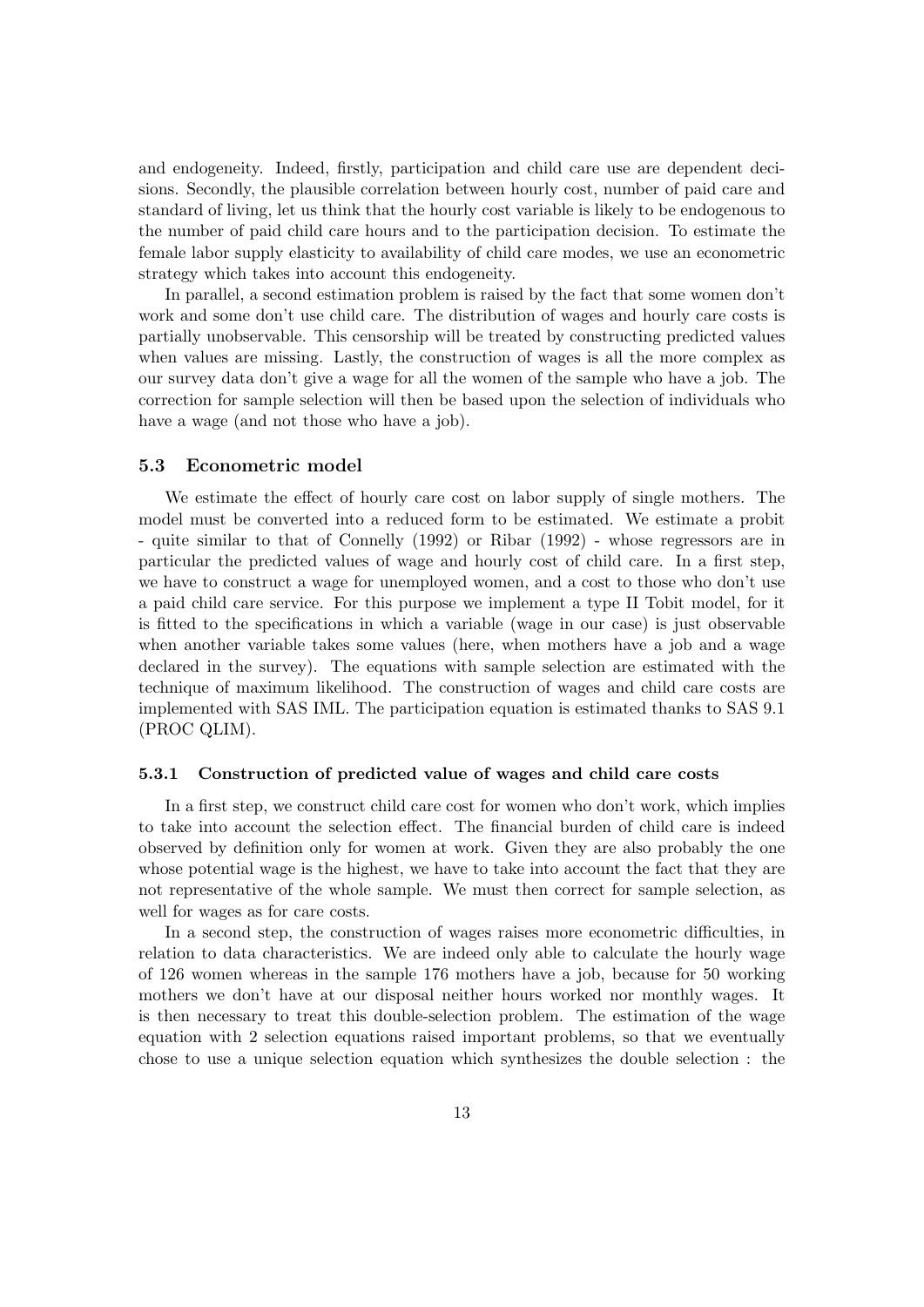dependent variable is a dummy indicating whether the mother has both a work and a wage declared in the survey or not. The technique requires that the selection equations integrate at least a variable which is not in the list of regressors of the cost and the wage equations. They are exclusion variables, which allow to catch the selection effect and to purge the predicted cost and wage of the selection effect. Like instrumental variables, they should have an impact on wages (or child care costs) whose effect is only conveyed by the selection variable (the employment status for care costs, and the dummy indicating whether the mother has both a work and a wage declared in the survey for wages). Non-labor income, departmental rate of unemployment, age structure and number of children may have an impact on hourly wages and child care costs which is only conveyed by the fact to have a job. Empirically, the rate of unemployment in the department and the number and age of children are efficient for the wage equation, while the departement rate of unemployment and the mother's age play well for the child care equation. Variables in relation to relatives' proximity may appear as valid instruments. But when we constructed data, we only considered the child care of working people, that's why the relatives' proximity has an influence on care cost, but this impact does not only passes through the fact to be at work : a mother whose income is high might use a care by a relative although she could use a paid care, and in such a case the relatives' proximity has an influence on cost but not on employment status.

#### 5.3.2 Model specification

The econometric model may be written as follow :

$$
\left\{\n\begin{aligned}\nE^* &= X_1 \epsilon_1 + u_1 & \text{Latent variable which determines the fact to have a job} \\
E &= 1_{\{E^*>0\}} & \text{Equation of the corresponding binary variable} \\
W &= (Y_1 \gamma_1 + v_1) * 1_{\{E^*>=0\}} & \text{Latent variable which determines the fact to have a job} \\
G^* &= X_2 \epsilon_2 + u_2 & \text{Latent variable which determines the fact to have a job} \\
G &= 1_{\{G^*>0\}} & \text{Emply price of care equation} \\
P^* &= W - c - \ln \overline{w} + v & \text{Latent variable which determines labor force participation} \\
P &= 1_{\{P^*>0\}} & \text{Labor force participation equation}\n\end{aligned}\n\right.
$$

The reduced form is :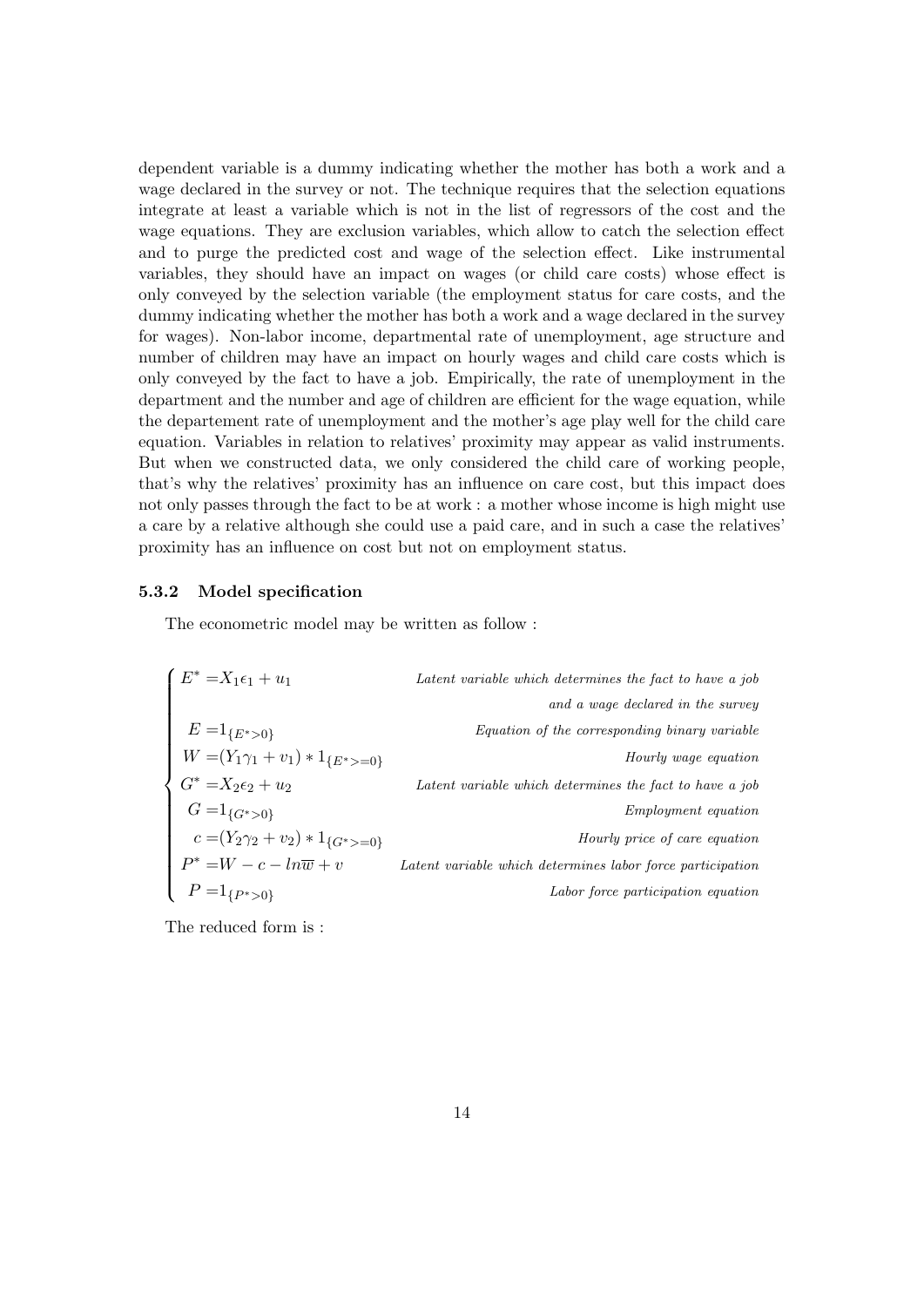$$
\left\{\n\begin{array}{ll}\nE = \Phi(X_1 \alpha_1) & \text{Equation which determines the fact to have a job} \\
W = [Y_1 \gamma_1 + v_1] 1_{\{E=1\}} & \text{and a wage declared in the survey} \\
G = \Phi(X_2 \alpha_2) & \text{Employment equation} \\
C = [Y_2 \gamma_2 + v_2] 1_{\{G=1\}} & \text{Hourly price of care equation} \\
P = \Phi(Y \alpha + \psi * \hat{c} + \beta * \ln \hat{w}) & \text{Labor force participation equation}\n\end{array}\n\right.
$$

with

$$
\begin{pmatrix}\nu_1 \\
u_2\n\end{pmatrix} \sim \mathcal{N}\left(\begin{pmatrix}\n0 \\
0\n\end{pmatrix}, \begin{pmatrix}\n\sigma_{u_1} & \rho_{u_12} \\
\rho_{u_12} & \sigma_{u_2}\n\end{pmatrix}\right)
$$
\n
$$
\begin{pmatrix}\nv_1 \\
v_2\n\end{pmatrix} \sim \mathcal{N}\left(\begin{pmatrix}\n0 \\
0\n\end{pmatrix}, \begin{pmatrix}\n\sigma_{v_1} & \rho_{v_12} \\
\rho_{v_12} & \sigma_{v_2}\n\end{pmatrix}\right)
$$
\n
$$
v \sim \mathcal{N}(0, \sigma_u)
$$

The specification of  $(u_1, u_2)$  takes into account the possibility of a correlation between unobserved determinants of having a job, on the one hand, and on the other hand having a job and a wage declared in the survey (which is obviously different from zero because the second induces the first). And the specification of  $(v_1, v_2)$  implies the eventuality of a correlation between unobserved determinants of wage and child care cost (which is probably non null because they are both linked to the standard of living) .

#### 5.4 Results

#### 5.4.1 The effect of various explicative variables

We estimate five equations for the 269 single mothers for whom we have information in the sample, on the one hand, and on the other hand for 2975 married mothers. Results are presented in table [8](#page-20-0) to [17.](#page-25-0) Table [12](#page-22-0) and [14](#page-23-0) are useful to detect the influence of number of children on employment status. The estimated coefficients of these explicative variables are significantly negative in most cases, and all the more so as children are young. The presence of children then implies a lower probability of employment.

On the opposite, and as expected, diploma is a factor of greater probability of employment. The estimated coefficients of the three lowest levels of diploma in table [14](#page-23-0)  $(-0.73, -0.46, -0.22)$  and of the highest level  $(+ 1.39)$  in table [12](#page-22-0) show that diploma acts strongly on the participation decision of married mothers and single mothers. Wage equations let effects appear which are conform to the theory : the estimated coefficients of age and diploma are significantly positive (see table [9](#page-21-0) and [11\)](#page-22-1).

Table [16](#page-24-0) and [17](#page-25-0) give results of labor force participation equation, which allows us to determine the effect of child care cost on single mothers and married mothers. First, we notice that the number of children exerts a negative influence on female participation<sup>[6](#page-15-0)</sup>.

<span id="page-15-0"></span><sup>6</sup>Parental leave is not considered as activity by the International Labor Office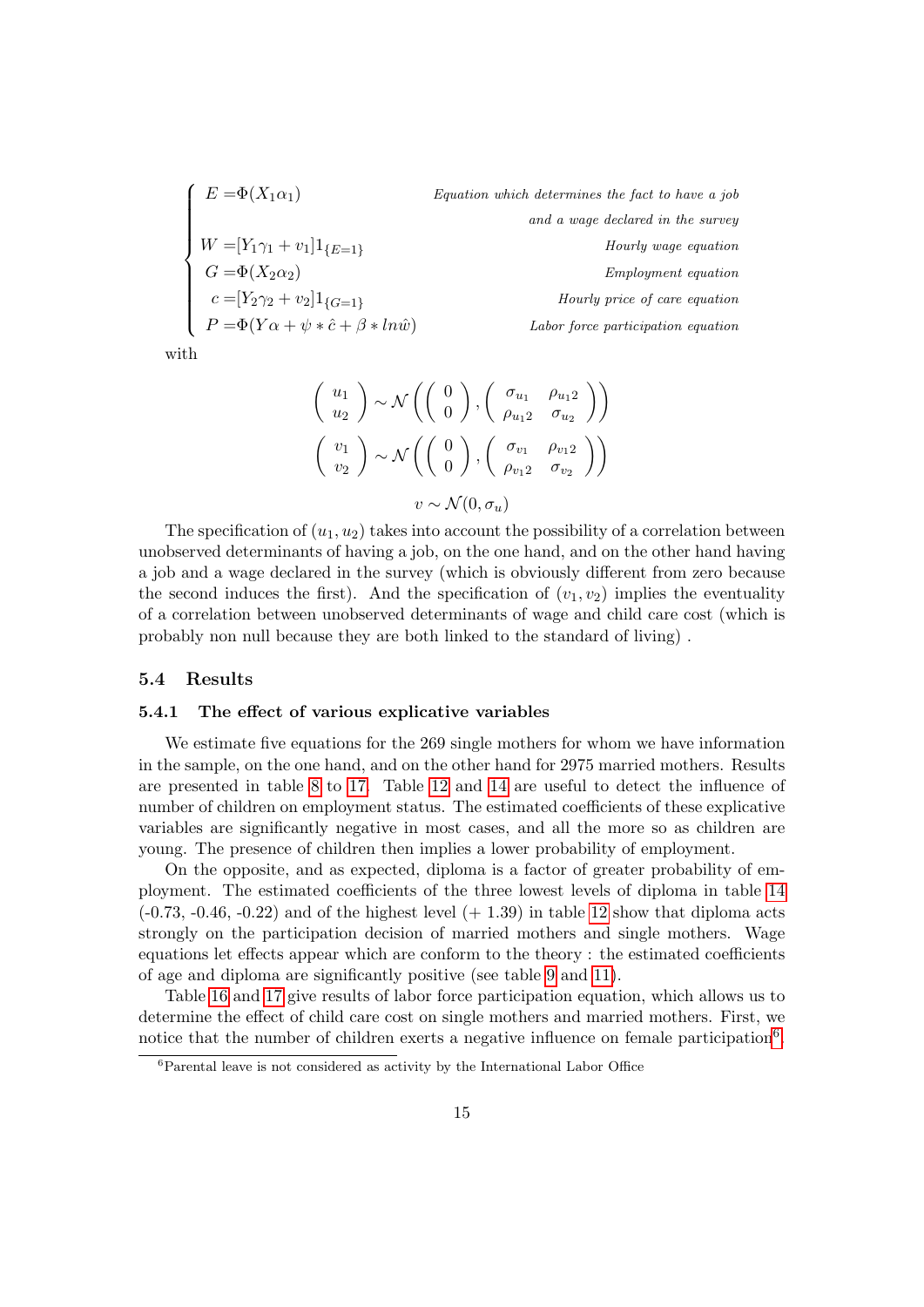In particular, the presence of children under 3 has a significantly negative effect on single women's participation, whereas its effect is not significant on married women.

Another result is that diploma seems to have a significant impact on married mothers activity, but not on single mothers participation. It could be interpreted as follows : single mothers determine their participation behaviour according to the constraint they face (number of children, budget constraint), whereas married women are under a weaker restraint and they are consequently more likely to have the choice to work or not. Surprisingly, the coefficient of hourly wage is significantly negative (-3.06) for married mothers. The same regression without diploma variables - we try this regression to evaluate the coefficient when the effect of diploma is not conveyed by these variables -, gives a less negative but still significant coefficient (-1.34). This negative effect of hourly wage may capture the fact that women may choose not to work if their husband has a high wage, if we take into account the positive correlation which exists between the members of a couple's wages.

Introducing dummies of urban area size allows us to see that living in Paris promotes employment among married women, but the effect is contrary on single mothers. This result may be explained if we consider that it is less probable to live near relatives in Paris than in a rural commune. In parallel, urban life is likely to go hand in hand with a stronger preference for employment among married mothers.

### 5.4.2 The effect of child care costs on the labor force participation of mothers

We now consider the effect of child care costs as they appear in labor force participation equations. The estimated coefficients are -0.36 for single mothers and -2.48 for married women. In both cases coefficients are significant. Child care price elasticity of participation is calculated thanks to these coefficients. For married women we find -1.27, and -0.13 for single mothers (see table [18\)](#page-26-0). The mean marginal effect is -0.45 for married mothers while it is only -0.06 for single ones. The participation probability for direct child care subsidies of 50% would rise from 69% to 86% for married women but only from  $81\%$  à  $83\%$  for single mothers (table [19\)](#page-26-1). The rate would rise by 3.7 points for poor single mothers and by 1.6 points for non poor ones.

Several conclusions may be drawn from these results. At first, child care price exerts a greater effect on poor single mothers than on non-poor single mothers. But this effect is largely due to the fact that a single mother whose income is beyond poverty threshold is in most cases at work : 92 % of non poor single mothers are at work, so the effect on this population just can't be large. But the main result is that married mothers' behaviour is far more elastic to care price than that of single mothers. While a cost divided by two would rise the participation rate of married women by 17.7 points, for single mothers this rate would only rise by 2.6 points. The child care price is not a major criteria for the participation decision of single mothers.

This result is conform to Kimmel (1998), whose estimates of this elasticity is -0.22 for single mothers and -0.92 for married mothers. Most articles only estimate a married women's elasticity, and among these studies Connelly (1992) finds -0.20 and Ribar (1992)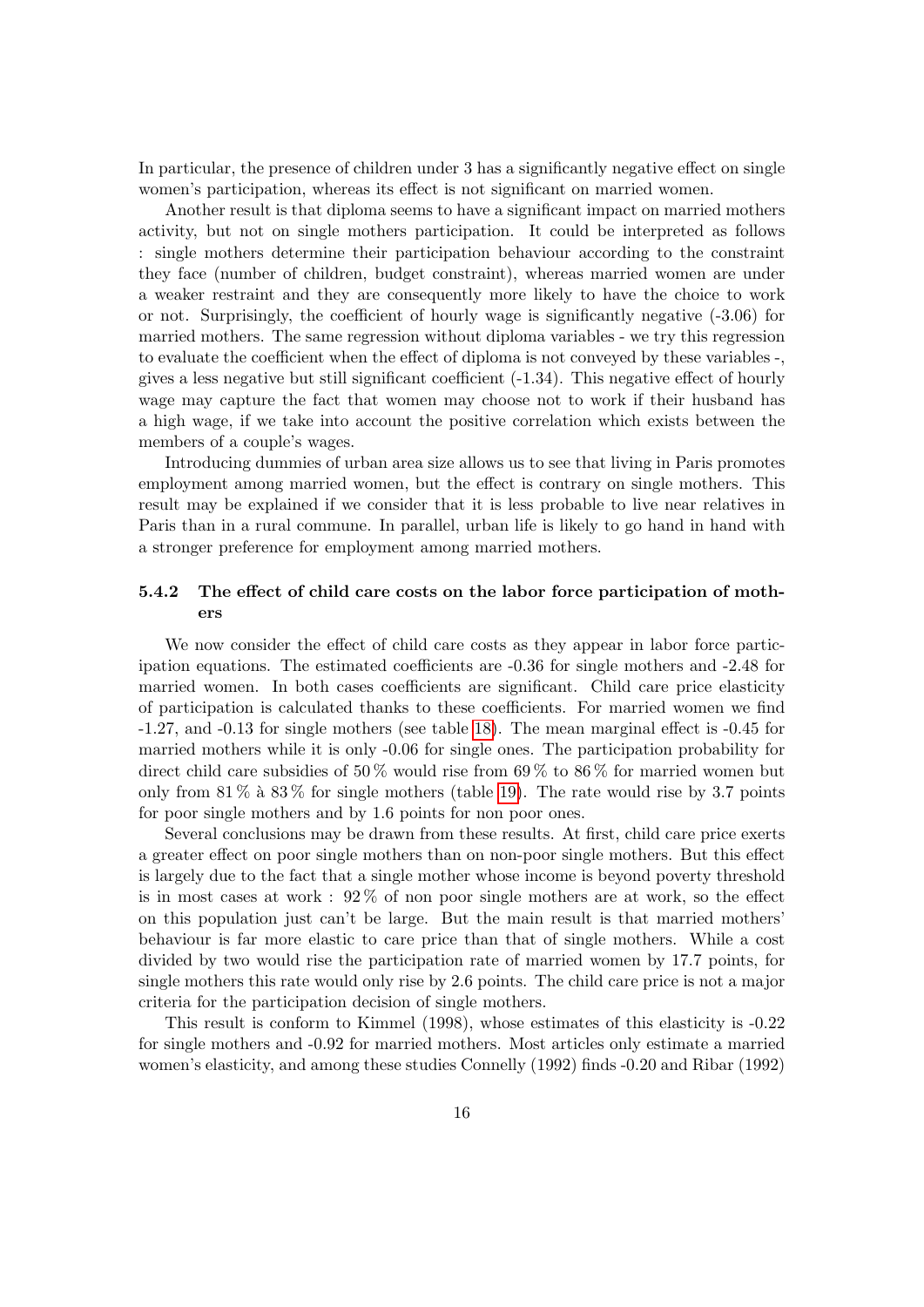-0.74. The large magnitude of differences between estimates is largely imputable to the various choices of the measure of child care prices.

One may notice that the small size of our sample of single mothers (269 people) is a limit to the accuracy of estimates, especially because the variability of data is not as large as we could hope.Nevertheless, the survey was designed for the purpose of studying child care and dispersion of mother participation and familial structure is that of the Labor force survey, whose sample is far greater. Besides this, new data will be collected in November 2007 and will be available mid 2008. It will then be possible to estimate the model on a sample twice as large as this one. It is an extension of the paper we already planned to achieve.

### 6 Conclusion

These results suggest that child care costs are not the major barrier to single mothers' employment. Whereas diploma plays an important role in married mothers' decision of labor market participation, number of children is the only significative variable for single mothers. This may be interpreted as a consequence of the preponderance of organizational constraints. The first criterion of single mothers' employment decision could be the availibility of flexible care modes - especially concerning opening hours. In this context, a moderate price would be necessary but not sufficient. Child care cost is just a marginal element, when the situation is segmented between those whose marital situation allows to balance family life and professional activity and those who face important organizational problems. The participation decision of married mothers is apparently based upon different criteria, and they benefit from a greater freedom of choice. Personal preferences take a greater importance, which could explain a role of diploma which is larger than that of single mothers. Increasing care subsidies does not eventually seem to be a solution to increase single mothers' rate of employment.

The policy of household services development, which involves a growing individual use of child care services, is the subject of much attention from French authorities. The study let us think that it is not able to solve specific difficulties of single mothers because the financial incitation to be at work is not efficient, and then their large poverty rate is not likely to decrease by this way. Whereas subsidies seem to be an efficient way to promote participation of married mothers, the paper suggests that to make single mothers' access to employment easier, subsidies are quite inefficient. A voluntarist policy of public child centers development, with hour flexibility, would probably be more fitted if the French authorities decided to give priority to the improvement of single parent families' situation. This hypothesis is yet to be tested on French data.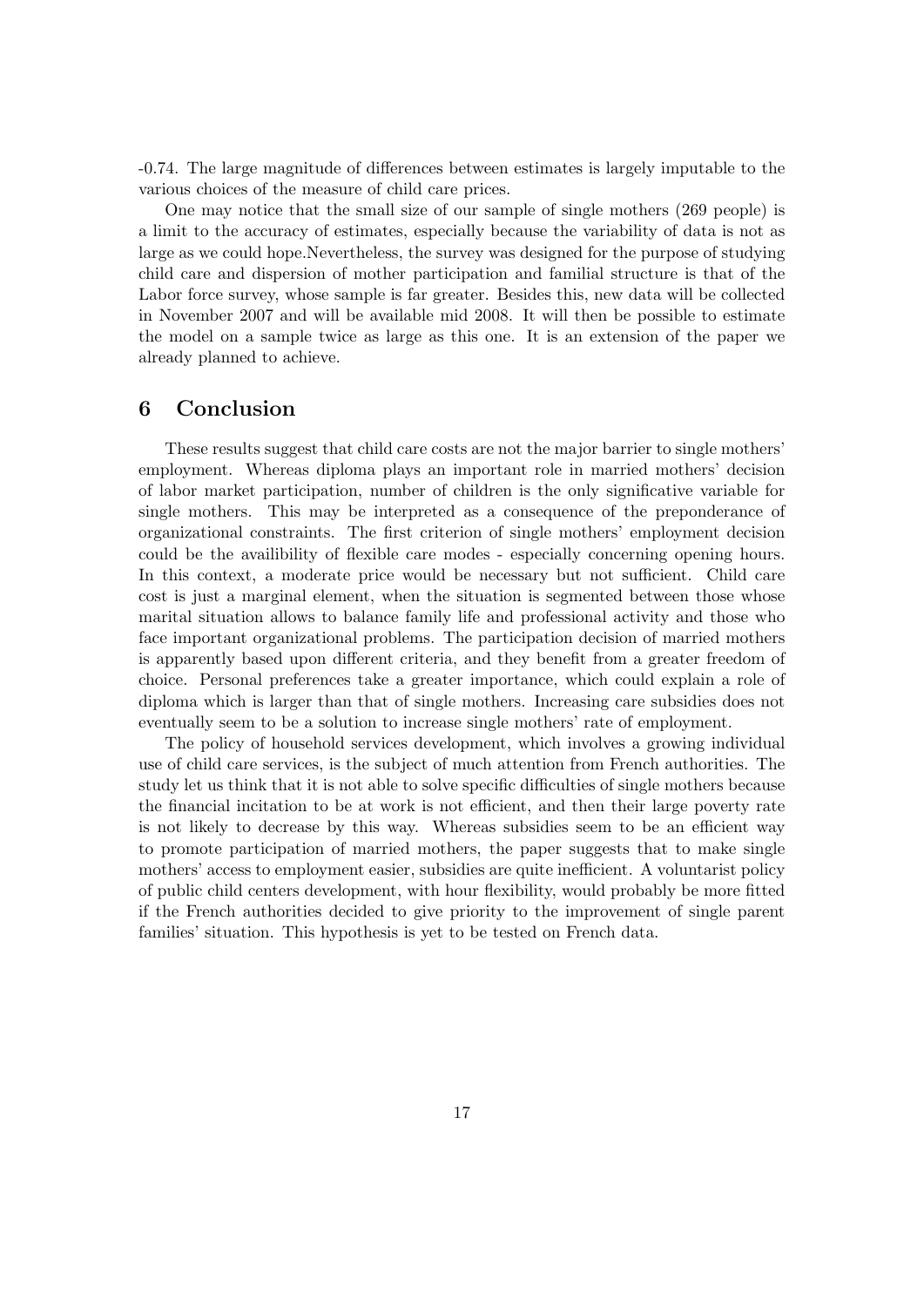## References

- Berger, M., and D. Black (1992): "Child Care Subsidies, Quality of Care, and the Labor Supply of low-income, single Mothers," Review of Economics and Statistics, 74(4), 635–642.
- Blank, R. (2002): "Evaluating Welfare Reform in the United States," Journal of Economic Literature, XL, 1105–1166.
- BLAU, D., AND A. HAGY (1998): "The Demand for Qualiy in Child Care," Journal of Political Economy.
- Blau, D., and P. Robins (1988): "Child Care Costs and Family Labour Supply," Review of Economics and Statistics, 70(3), 374–381.
- Blau, D., and E. Tekin (2005): "The Determinants and Consequences of Child Care Subsidies for Single Mothers in the United States," Journal of Population Economics, forthcoming.
- CHONÉ, P., D. LE BLANC, AND I. ROBERT-BOBÉE (2004): "Offre de travail féminine et garde des jeunes enfants,"  $Economic \ et \ Prévision, 162(1).$
- Connelly, R. (1992): "The Effect of Child Care Costs on Married Women's Labor Force Participation," Review of Economics and Statistics, 74(1), 83–90.
- FLIPO, A., D. FOUGERE, AND L. OLIER (2007): "Is the Household demand for in-home services sensitive to tax reductions ? The French case," Journal of Public Economics, 91, 365–385.
- Gelbach, J. (2002): "Public Schooling for Young Children and Maternal Labor Supply," American Economic Review, 92(1), 307–322.
- Heckman, J. (1979): "Sample-Selection Bias as a Specification Error," Econometrica, 47, 153–162.
- Kimmel, J. (1998): "Child Care Costs as a Barrier to Employment for single and married Mothers," Review of Economics and Statistics, 80(2), 287–299.
- Méda, D. (2003): "Le temps des femmes. Pour un nouveau partage des rôles," Flammarion.
- Ribar, D. (1992): "Child Care and the Labor Supply of Married Mothers : Reduced from Evidence," Journal of Human Resources, 27(1), 134–165.
- Schroeder, P., and O. Snowe (1994): "Child Care Subsidies Increase Likelihood That Low-Income Mothers Will Work," Report to the Congressional Caucus for Womens Issues, House of Representatives, United States General Accounting Office, 95-20.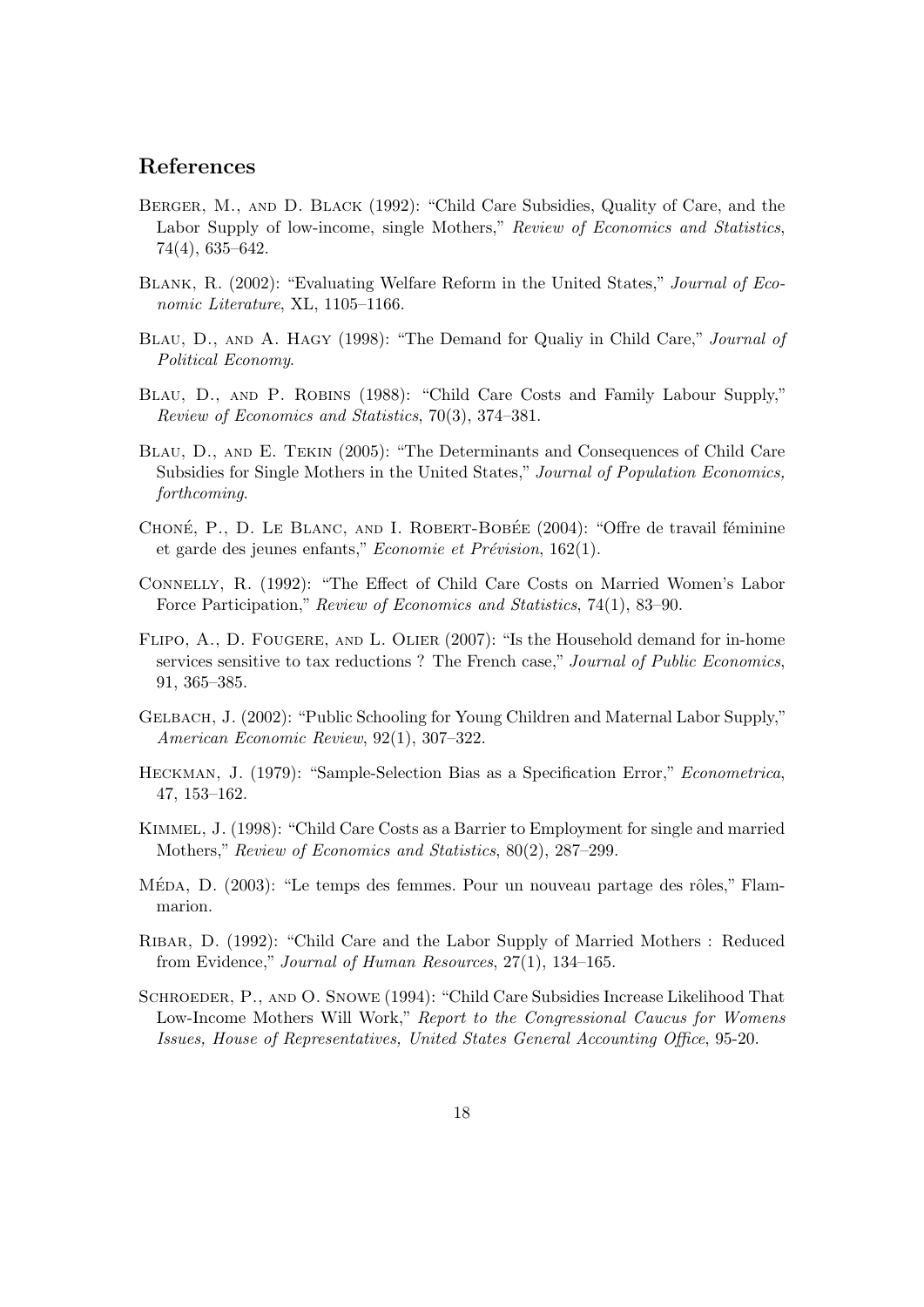Tekin, E. (2002): "Child care Subsidies, Wages, and Employment of single Mothers," IZA Discussion Paper, (517).

(2004): "Child Care Subsidy Receipt, Employment, and Child Care Choices of Single Mothers," NBER Working Paper, (W10459).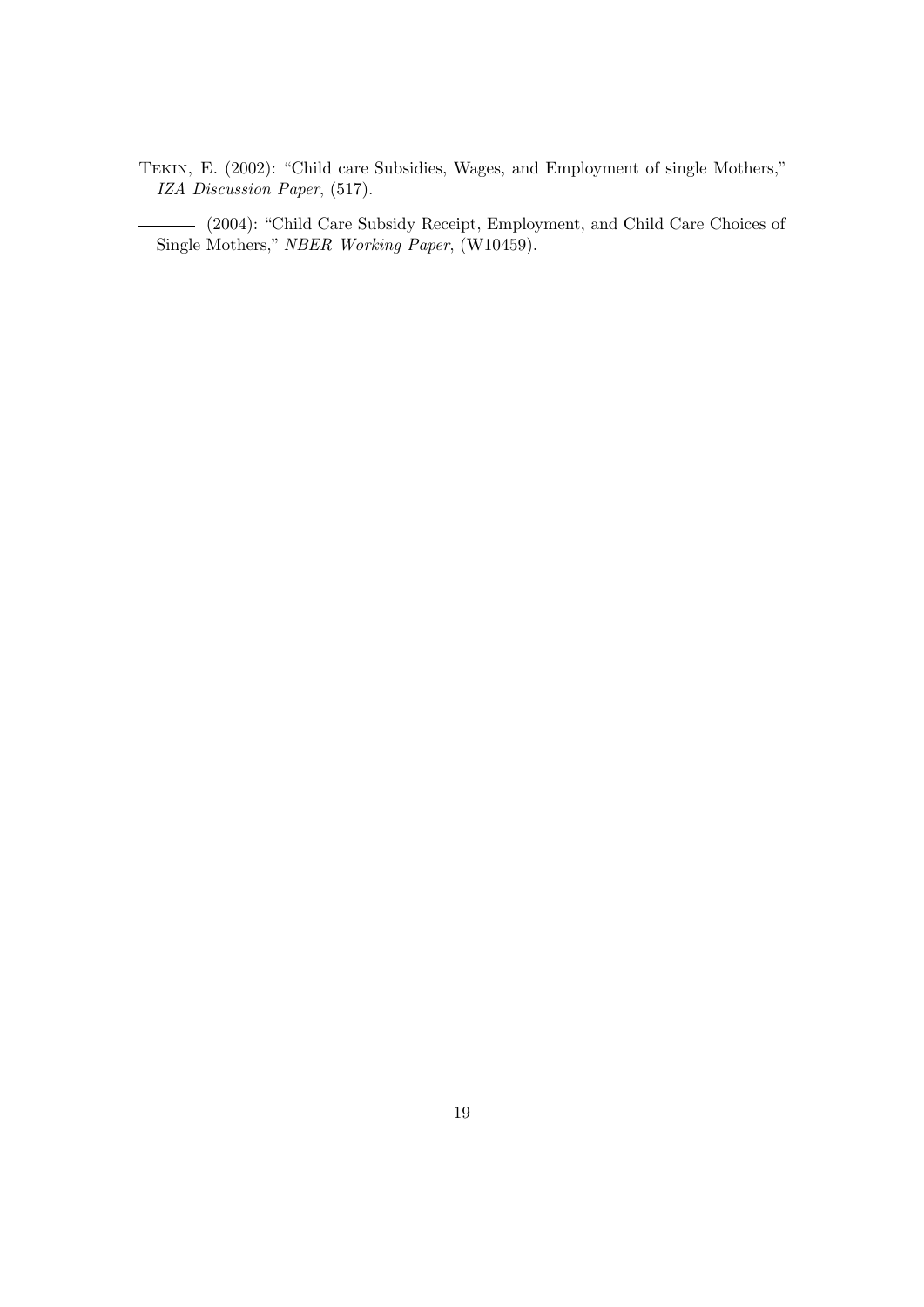# A Estimations results

## A.1 First-step estimations - Construction of wages and child care costs

<span id="page-20-0"></span>Table 8: Equation indicating the fact to have a job and a hourly wage declared in the survey - Single mothers

| Paramètres                                        | Estimations | Standard | Significativity |
|---------------------------------------------------|-------------|----------|-----------------|
|                                                   |             | errors   |                 |
|                                                   |             |          |                 |
| Constant                                          | $-0.28$     | 0.74     |                 |
| Number of 1-3 year old children                   | $-0.87$     | 0.21     | $\ast$          |
| Number of 3-11 year old children                  | $-0.38$     | 0.12     | $\ast$          |
| Number of children over 11                        | $-0.15$     | 0.15     |                 |
| Diploma dummy $(*)$                               |             |          |                 |
| $1$ - elementary diploma                          | $-0.65$     | 0.28     | $\ast$          |
| $2$ - professional diploma (CAP, BEP)             | $-0.15$     | 0.27     |                 |
| $\beta$ - graduate or diploma taken after 2 years | 0.25        | 0.27     |                 |
| at University                                     |             |          |                 |
| Age $(100)$                                       | 3.55        | 1.68     | $\ast$          |
| Rate of unemployment of the department            | $-0.01$     | 0.04     |                 |

(\*) Levels 1, 2 and 3 in a scale of 4 levels.

In France, Baccalauréat is the diploma which end up high school and allows to access higher education (in particular university). Baccalauréat + 3 corresponds to a licence, Baccauréat + 5 is a master In our classification, level 3 is Baccalauréat or Baccalauréat + 2 years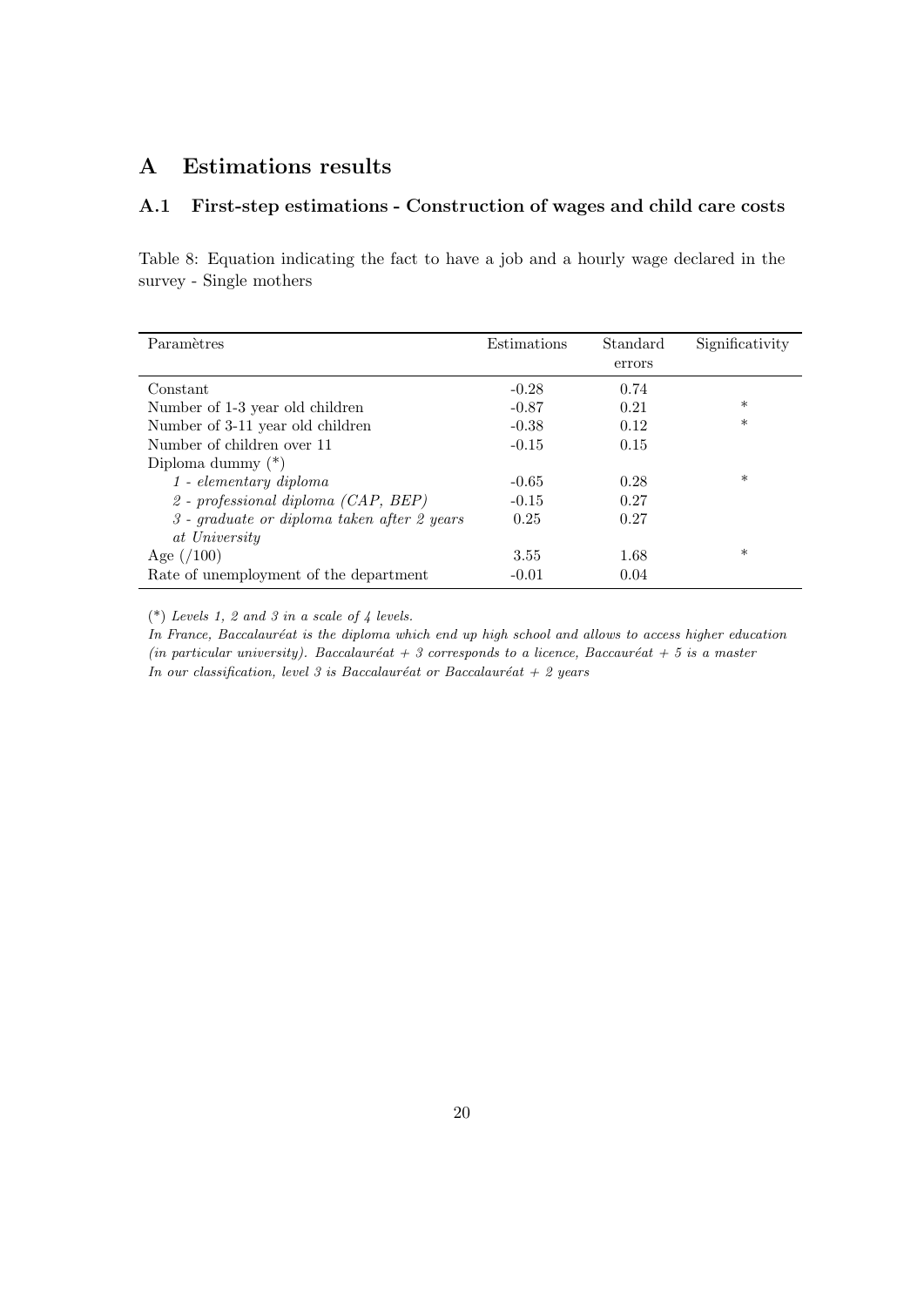| Parameters                                    | Estimations | Standard<br>errors | Significativity |
|-----------------------------------------------|-------------|--------------------|-----------------|
| Constant                                      | 1.11        | 0.52               | $\ast$          |
| Diploma dummy                                 |             |                    |                 |
| $1$ - under elementary diploma                | $-0.82$     | 0.20               | $\ast$          |
| 2 - professional diploma (CAP, BEP)           | $-0.61$     | 0.17               | $\ast$          |
| $3$ - graduate or diploma taken after 2 years | $-0.19$     | 0.16               |                 |
| at University                                 |             |                    |                 |
| LOO`<br>Age $\frac{1}{2}$                     | 3.14        | 1.25               | $\ast$          |

# <span id="page-21-0"></span>Table 9: Wage equation - Single mothers

Table 10: Equation of determination of the fact to have a job and a hourly wage declared in the survey - Married mothers

| Parameters                                    | Estimations | Standard | Significativity |
|-----------------------------------------------|-------------|----------|-----------------|
|                                               |             | errors   |                 |
| Constant                                      | $-0.18$     | 0.23     |                 |
| Number of 1-3 year old children               | $-0.39$     | 0.06     | $\ast$          |
| Number of 3-11 year old children              | $-0.18$     | 0.04     | $\ast$          |
| Number of children over 11                    | $-0.24$     | 0.05     | $\ast$          |
| Diploma dummy                                 |             |          |                 |
| $1$ - under elementary diploma                | $-0.36$     | 0.08     | $\ast$          |
| $2$ - professional diploma (CAP, BEP)         | 0.38        | 0.07     | $\ast$          |
| $3$ - graduate or diploma taken after 2 years | $-0.04$     | 0.06     |                 |
| at University                                 |             |          |                 |
| Age $(100)$                                   | 2.29        | 0.53     | $\ast$          |
| Rate of unemployment of the department        | $-0.02$     | 0.01     | $\ast$          |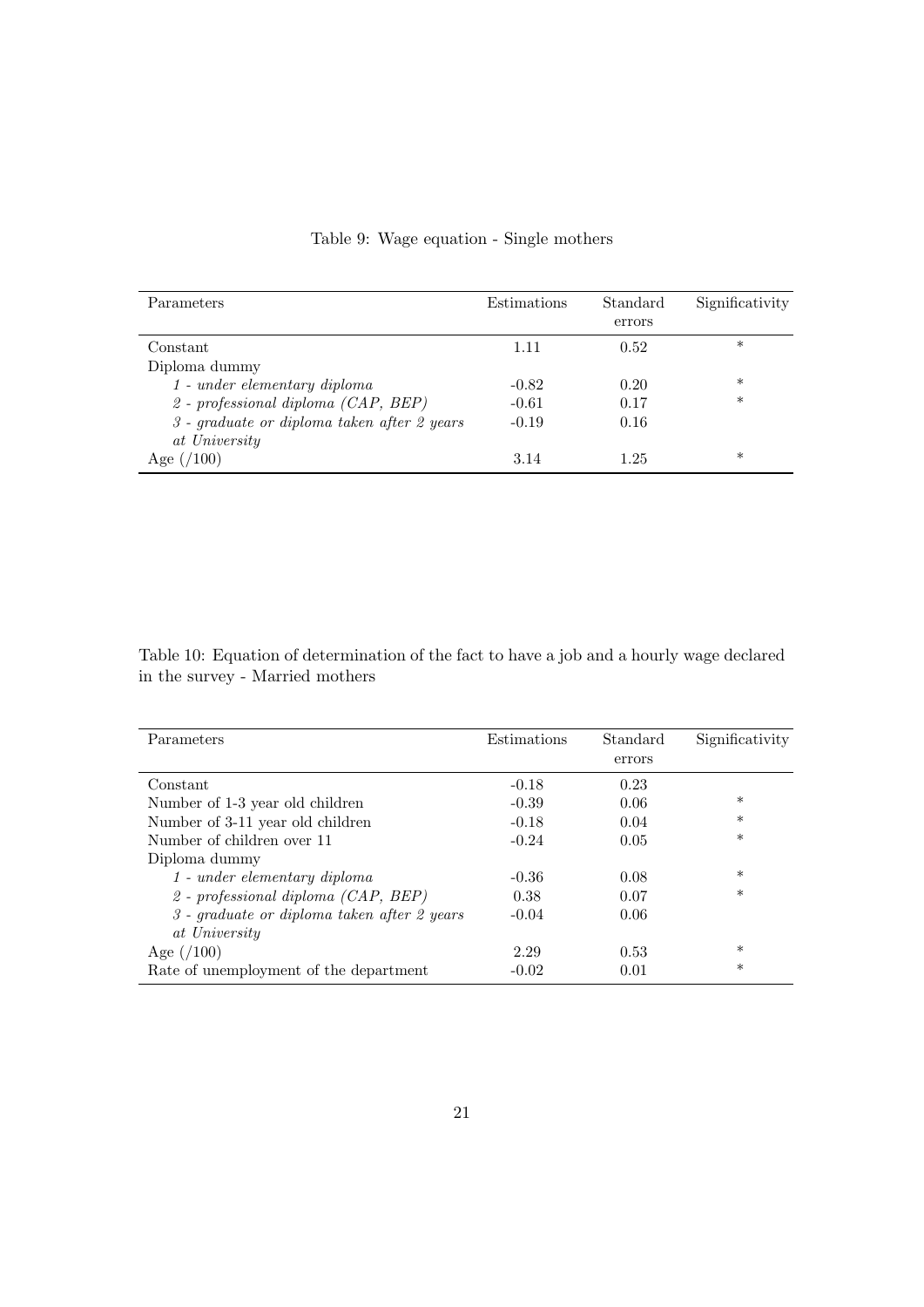| Parameters                                    | Estimations | Standard | Significativity |
|-----------------------------------------------|-------------|----------|-----------------|
|                                               |             | errors   |                 |
| Constant                                      | 2.57        | 0.21     | $\ast$          |
| Diploma dummy                                 |             |          |                 |
| $1$ - under elementary diploma                | $-0.63$     | 0.09     | $\ast$          |
| $2$ - professional diploma (CAP, BEP)         | $-0.47$     | 0.07     | $\ast$          |
| $3$ - graduate or diploma taken after 2 years | $-0.36$     | 0.06     | $\ast$          |
| at University                                 |             |          |                 |
| $^{\prime}100)$<br>Age $\frac{1}{2}$          | 1.58        | 0.47     | $\ast$          |

<span id="page-22-1"></span>Table 11: Wage equation - Married mothers

<span id="page-22-0"></span>Table 12: Employment equation - Single mothers

| Parameters                              | Estimations | Standard<br>errors | Significativity |
|-----------------------------------------|-------------|--------------------|-----------------|
| Constant                                | $-0.10$     | 0.65               |                 |
| Number of 1-11 year old children        | $-0.48$     | 0.11               | $\ast$          |
| Diploma dummy                           |             |                    |                 |
| $\lambda$ - over licence                | 1.39        | 0.44               | $\ast$          |
| Non-labor income $(\log)$               | 0.01        | 0.04               |                 |
| Rate of unemployment of the departement | $-0.06$     | 0.04               |                 |
| Age $(100)$                             | 5.06        | 1.54               | $\ast$          |

| Table 13: Child care cost equation - Single mothers |  |  |  |
|-----------------------------------------------------|--|--|--|
|-----------------------------------------------------|--|--|--|

| Parameters                       | Estimations | Standard | Significativity |
|----------------------------------|-------------|----------|-----------------|
|                                  |             | errors   |                 |
| Constant                         | 1.57        | 0.39     | $\ast$          |
| Number of 1-3 year old children  | 0.30        | 0.44     |                 |
| Number of 3-11 year old children | 0.07        | 0.28     |                 |
| Diploma dummy                    |             |          |                 |
| $\lambda$ - over licence         | $-0.79$     | 0.47     |                 |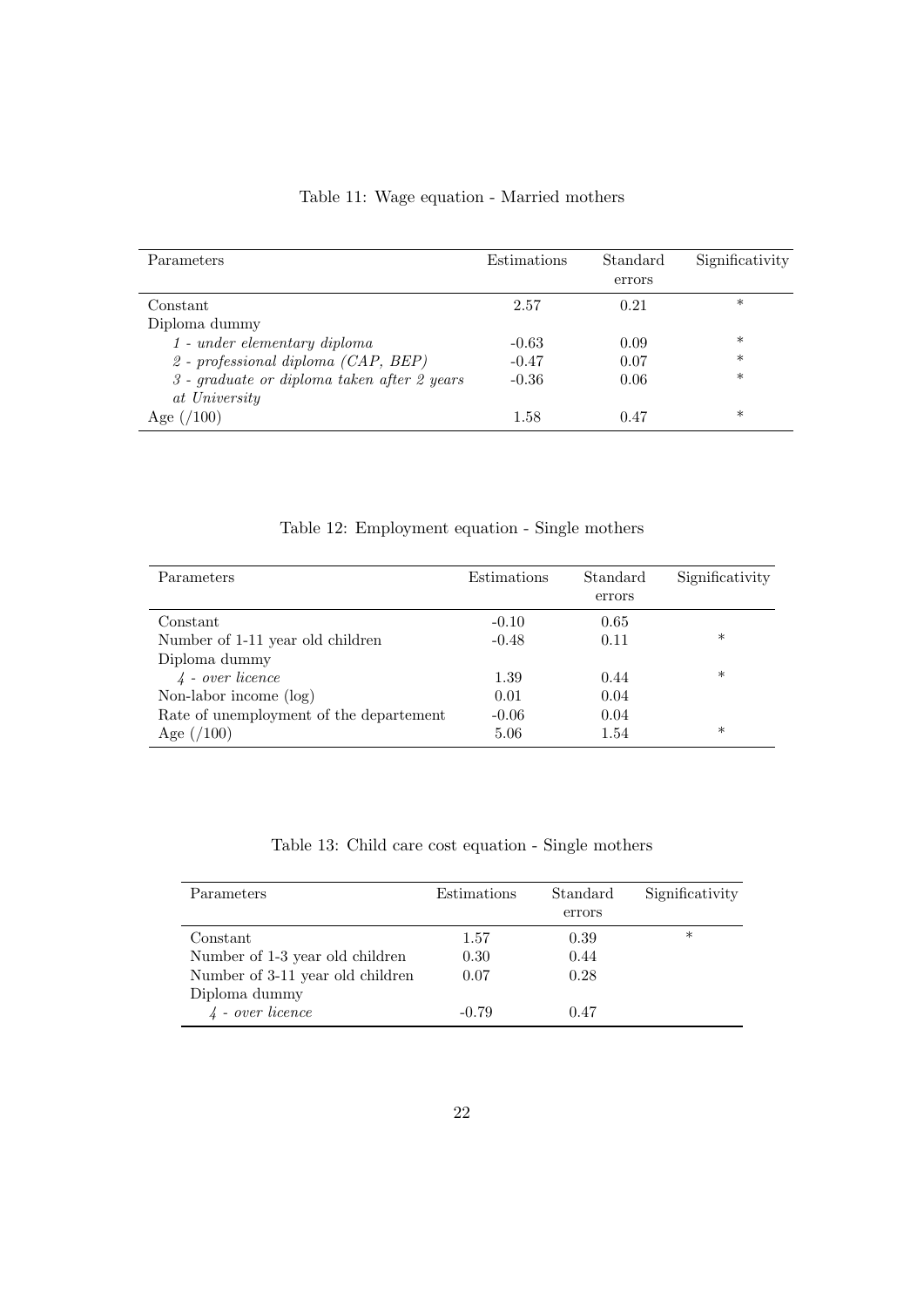| Parameters                                    | Estimations | Standard | Significativity |
|-----------------------------------------------|-------------|----------|-----------------|
|                                               |             | errors   |                 |
|                                               |             |          |                 |
| Constant                                      | $-2.75$     | 0.73     | $\ast$          |
| Number of 1-11 year old children              | $-0.56$     | 0.04     | $\ast$          |
| Diploma dummy                                 |             |          |                 |
| $1$ - under elementary diploma                | $-0.73$     | 0.08     | $\ast$          |
| 2 - professional diploma $(CAP, BEP)$         | $-0.46$     | 0.07     | $\ast$          |
| $3$ - graduate or diploma taken after 2 years | $-0.22$     | 0.07     | $\ast$          |
| at University                                 |             |          |                 |
| Non-labor income (log)                        | 0.01        | 0.01     |                 |
| Rate of unemployment of the department        | $-0.04$     | 0.01     | $\ast$          |
| Age $(100)$                                   | 25.02       | 4.21     | $\ast$          |
| Age squared $(710000)$                        | $-32.83$    | 6.04     | $\ast$          |
|                                               |             |          |                 |

# <span id="page-23-0"></span>Table 14: Wage equation - Married mothers

Table 15: Child care cost equation - Married mothers

| Parameters                      | Estimations | Standard<br>errors | Significativity |
|---------------------------------|-------------|--------------------|-----------------|
| Constant                        | 0.46        | 0.10               | $\ast$          |
| Number of 1-3 year old children | 0.52        | 0.06               | $\ast$          |
| Diploma dummy                   |             |                    |                 |
| $\frac{1}{4}$ - over licence    | $-0.05$     | 0.08               |                 |
| Relatives' proximity dummy      | 0.06        | 0.07               |                 |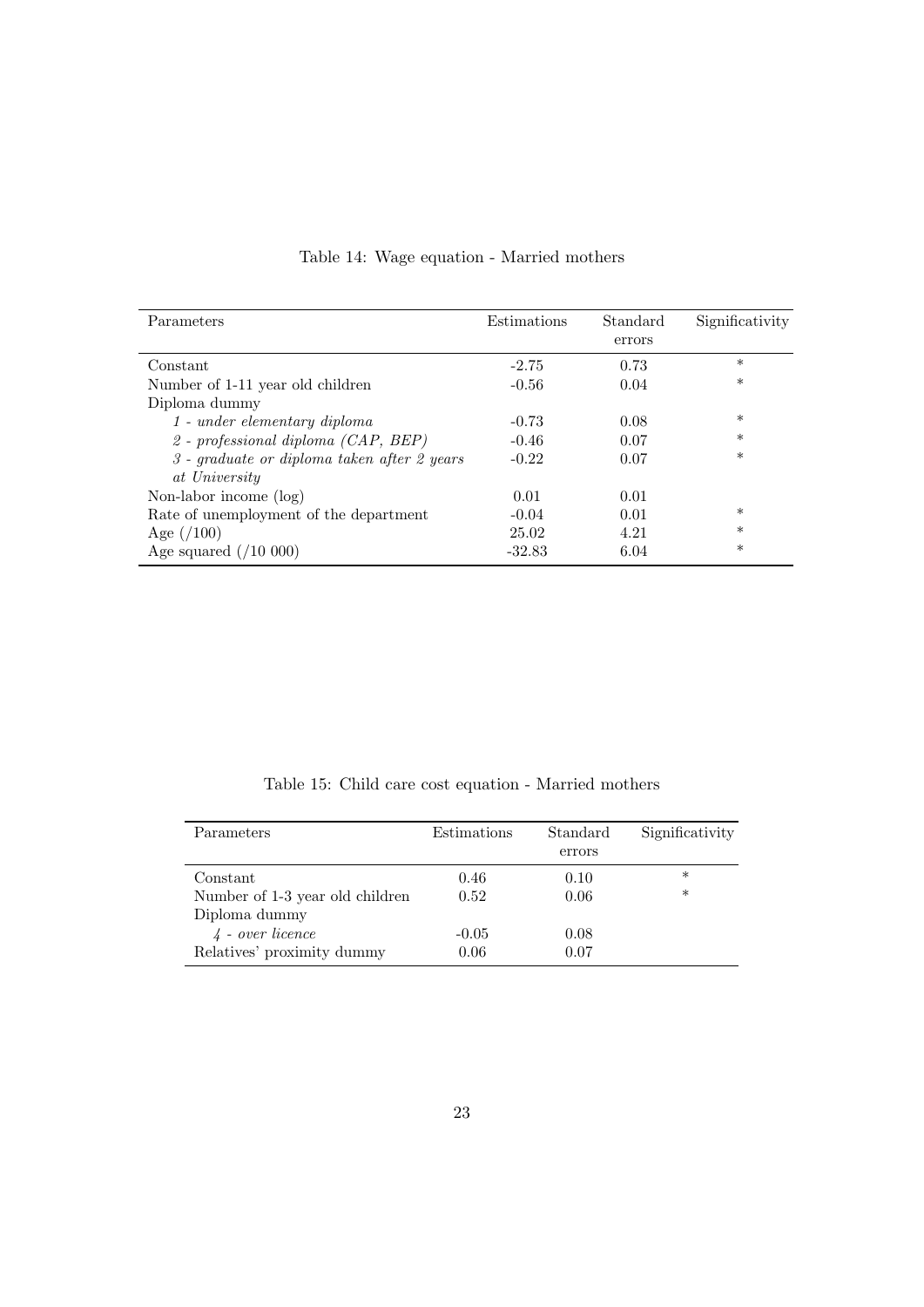# A.2 Second-step estimations : Labor force participation equations

<span id="page-24-0"></span>Table 16: Labor force participation equation - Impact of care cost on participation - Single mothers

| Parameters                                               | Estimations | Standard<br>errors | Significativity |
|----------------------------------------------------------|-------------|--------------------|-----------------|
| Constant                                                 | $-14.67$    | 3.93               | $\ast$          |
| Hourly wage (observed, otherwise constructed)            | 0.22        | 0.36               |                 |
| Hourly child care cost (observed, otherwise constructed) | $-0.36$     | 0.13               | $\ast$          |
| Number of 1-3 year old children                          | $-1.15$     | 0.25               | $\ast$          |
| Number of 3-11 year old children                         | $-0.46$     | 0.15               | $\ast$          |
| Number of children over 11                               | $-0.68$     | 0.18               | $\ast$          |
| Rate of unemployment in the department                   | 0.04        | 0.05               |                 |
| Dummy diploma                                            |             |                    |                 |
| 2 - professional diploma (CAP, BEP)                      | 0.25        | 0.28               |                 |
| $3$ - graduate or diploma taken after 2 years            | 0.27        | 0.40               |                 |
| at University                                            |             |                    |                 |
| $\lambda$ - over licence                                 | 0.47        | 0.57               |                 |
| Non-labor income (log)                                   | 1.13        | 0.30               | $\ast$          |
| Age $(100)$                                              | 31.50       | 18.14              |                 |
| Age squared $(10 000)$                                   | 45.53       | 26.98              |                 |
| Size of the urban area                                   |             |                    |                 |
| Rural commune                                            | 0.91        | 0.45               | $\ast$          |
| Under 10 000 inhabitants urban unit                      | 0.32        | 0.44               |                 |
| 10 000-50 000 inhabitants urban unit                     | 0.33        | 0.41               |                 |
| 50 000-2 000 000 inhabitants urban unit                  | 0.32        | 0.32               |                 |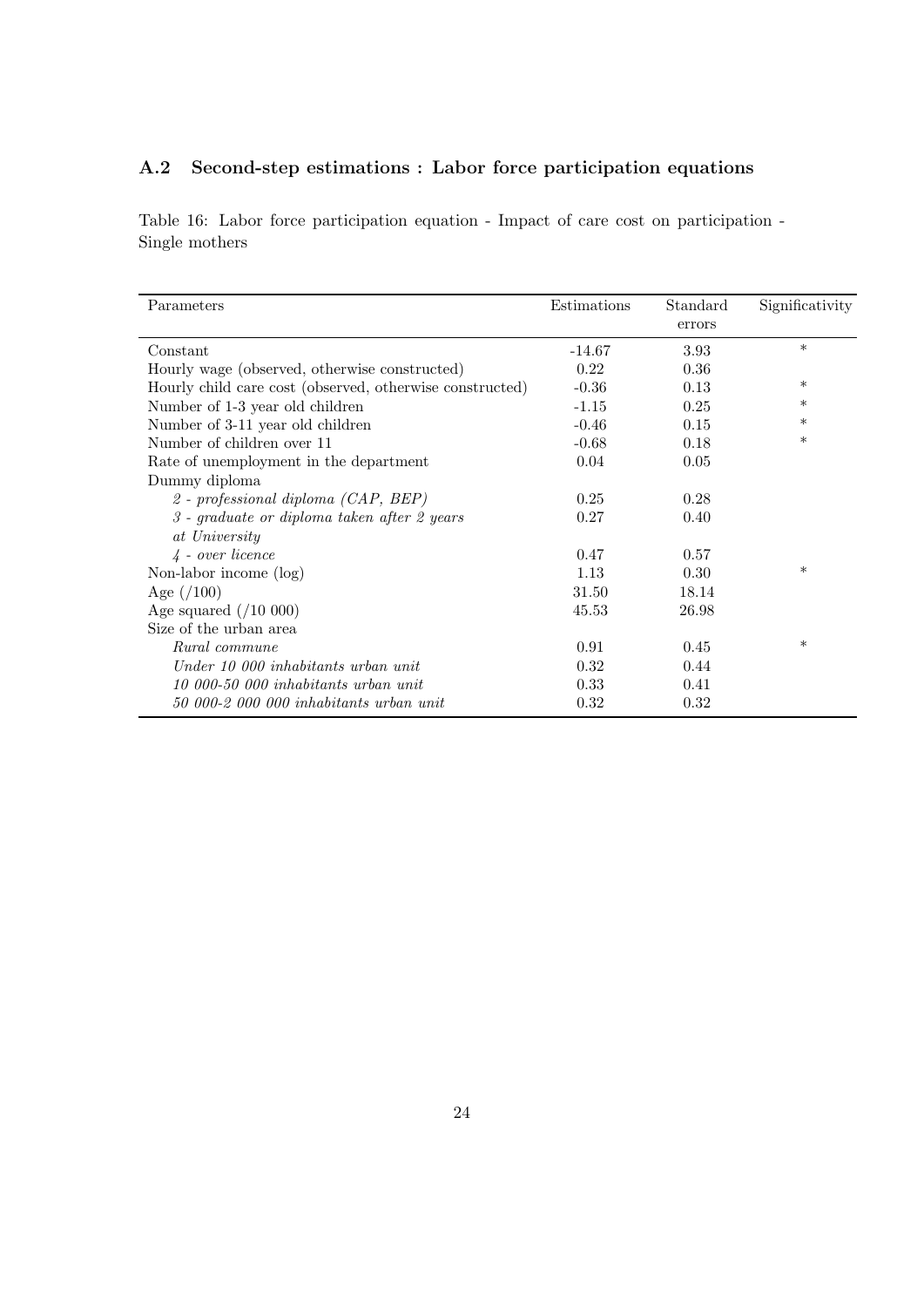<span id="page-25-0"></span>Table 17: Labor force participation equation - Impact of care cost on participation - Married mothers

| Paramètres                                               | Estimations | Ecarts-type | Significativité |
|----------------------------------------------------------|-------------|-------------|-----------------|
| Constant                                                 | 7.86        | 1.07        | $\ast$          |
| Hourly wage (observed, otherwise constructed)            | $-3.06$     | 0.20        | $\ast$          |
| Hourly child care cost (observed, otherwise constructed) | $-2.48$     | 0.13        | $\ast$          |
| Number of 1-3 year old children                          | $-0.10$     | 0.09        |                 |
| Number of 3-11 year old children                         | $-0.50$     | 0.05        | $\ast$          |
| Number of children over 11                               | $-0.22$     | 0.00        | $\ast$          |
| Rate of unemployment in the department                   | 0.01        | 0.06        |                 |
| Dummy diploma                                            |             |             |                 |
| 2 - professional diploma (CAP, BEP)                      | 0.76        | 0.01        | $\ast$          |
| $3$ - graduate or diploma taken after 2 years            | 1.14        | 0.11        | $\ast$          |
| at University                                            |             |             |                 |
| $\frac{1}{4}$ - over licence                             | 2.42        | 0.17        | $\ast$          |
| Non-labor income $(\log)$                                | 0.004       | 0.01        |                 |
| Age $(100)$                                              | 11.65       | 5.83        | $\ast$          |
| Age squared $(10 000)$                                   | $-15.60$    | 8.51        |                 |
| Size of the urban area                                   |             |             |                 |
| Rural commune                                            | $-0.11$     | 0.11        |                 |
| Under 10 000 inhabitants urban unit                      | $-0.12$     | 0.13        |                 |
| 10 000-50 000 inhabitants urban unit                     | $-0.28$     | 0.13        | $\ast$          |
| 50 000-2 000 000 inhabitants urban unit                  | $-0.21$     | 0.11        |                 |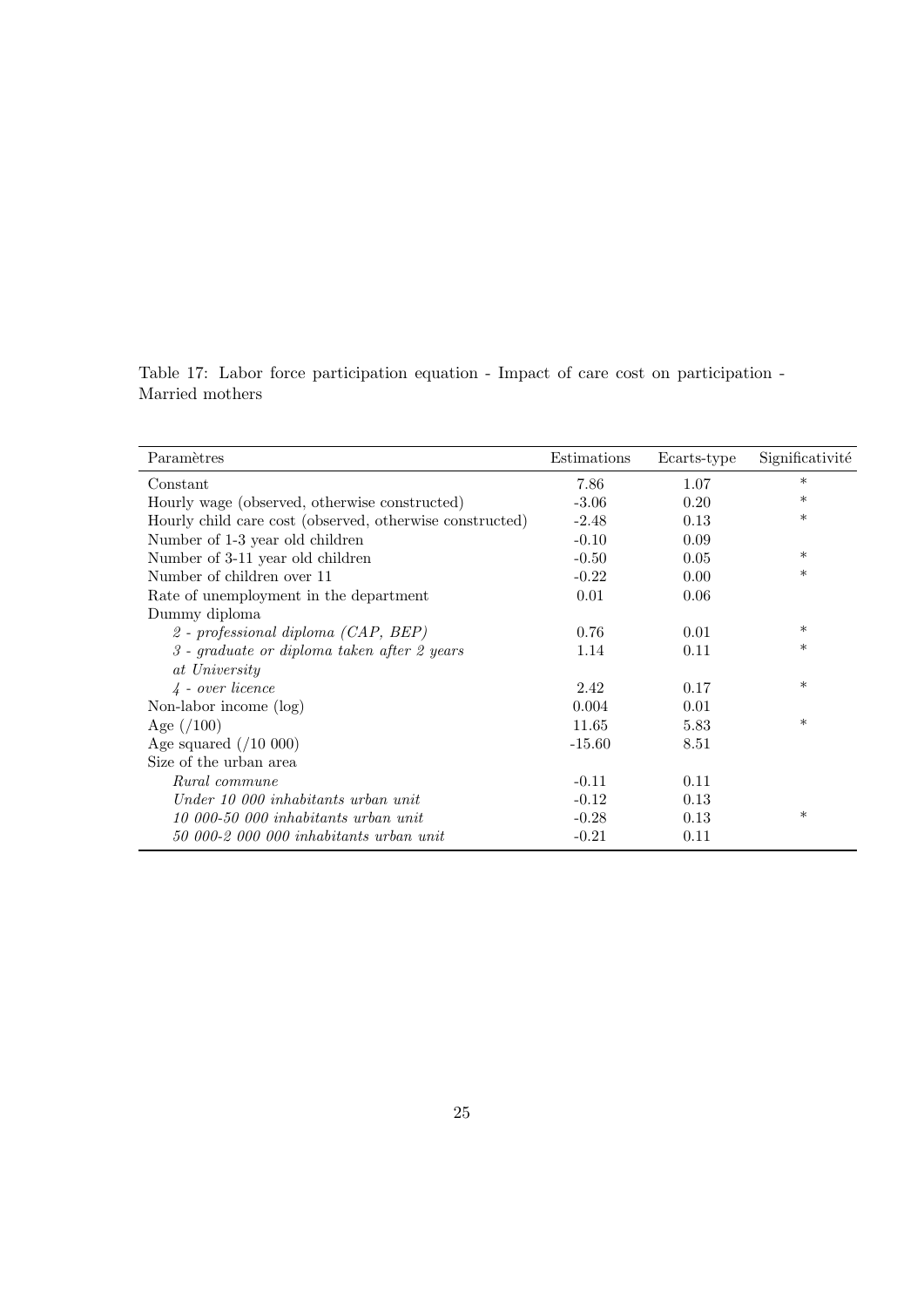<span id="page-26-0"></span>

|                                | Elasticity | Mean marginal<br>effect |
|--------------------------------|------------|-------------------------|
| Single mothers                 | $-0.13$    | $-0.06$                 |
| under poverty threshold        | $-0.19$    | $-0.09$                 |
| over poverty threshold         | $-0.06$    | $-0.03$                 |
| Married mothers                | $-1.27$    | $-0.45$                 |
| <i>under poverty threshold</i> | $-1.30$    | $-0.44$                 |
| over poverty threshold         | $-1.27$    | $-0.45$                 |

# A.3 Elasticities, marginal effects and simulations

Table 18: Elasticities and marginal effects - Single mothers and married mothers

Table 19: Simulation of a decrease in child care costs - Single mothers and married mothers

<span id="page-26-1"></span>

| Labor participation rate       | Observed<br>cost | Cost divided by 2 |
|--------------------------------|------------------|-------------------|
| Single mothers                 | $80.6\,\%$       | 83.4%             |
| under poverty threshold        | 68.6 %           | $72.3\%$          |
| over poverty threshold         | $94.9\%$         | $96.5\%$          |
| Married women                  | 68.8%            | $86.5\,\%$        |
| <i>under poverty threshold</i> | 67.7%            | 85.4%             |
| over poverty threshold         | $69.0\,\%$       | 86.7%             |